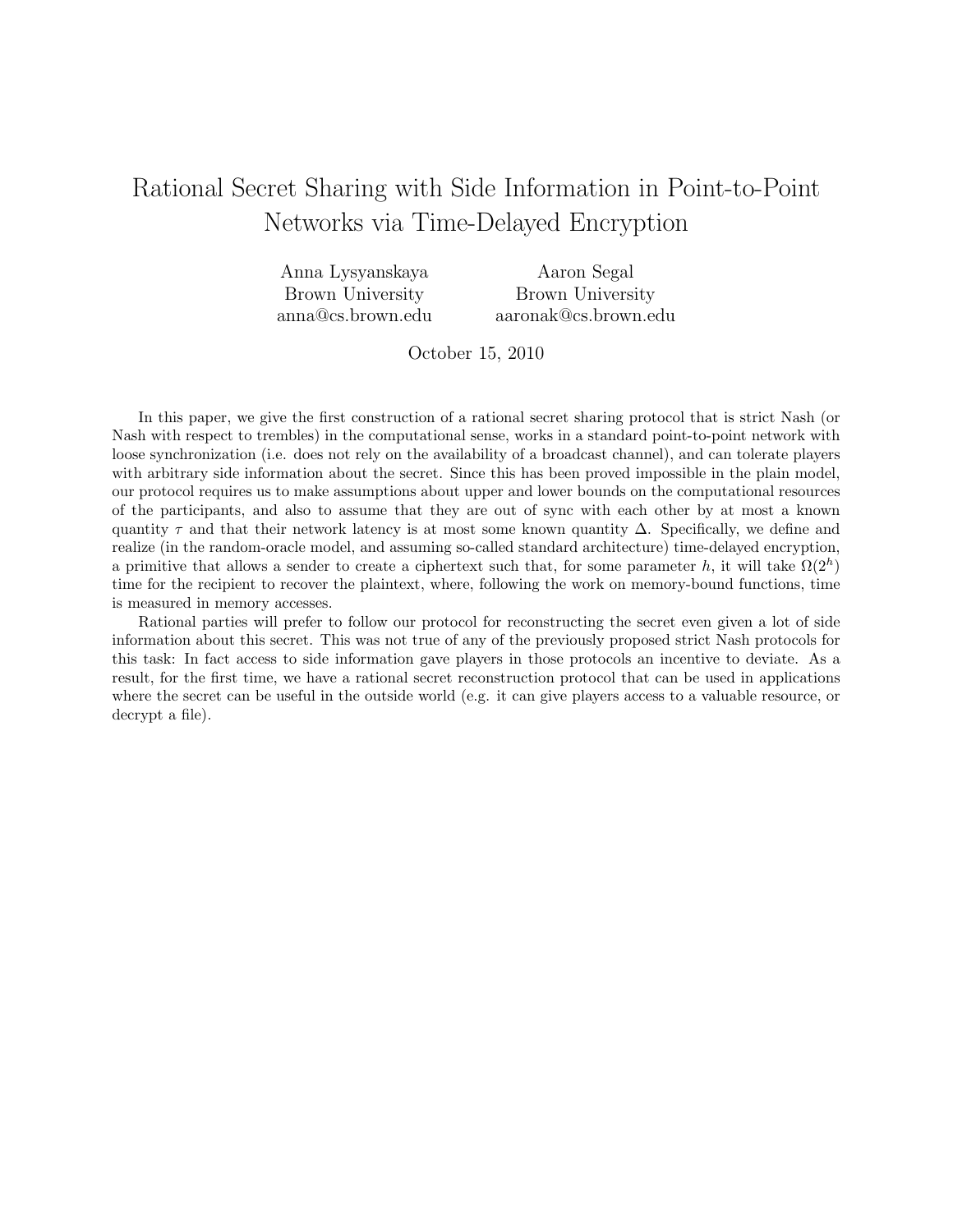## 1 Introduction

In the last few years, the problem of rational secret sharing (RSS) and more broadly rational multiparty computation (RMPC) has become an active research topic [HT04, GK06, LT06, ADGH06, KN08a, KN08b, AL09, MNT09, FKN10]. Informally, the RSS problem is as follows: a set of rational (as opposed to honest or adversarial, as is the convention in cryptography) parties  $P_1, \ldots, P_n$  each hold a share of a valuable secret s. Each of them is curious and wants to discover the secret s, and is also selfish and wants as few others as possible to be privy to s. A rational secret sharing protocol is one where  $P_1, \ldots, P_n$  reconstruct s, such that none of them have an incentive to deviate.

To motivate the study of RSS, the following points are important: (1) it is a good idea to model protocol participants as rational rather than honest because this modeling is a better reflection of reality; (2) secret sharing is one of the most basic tasks for secure multi-party computation (MPC), and is in fact the building block in most general MPC protocols. Thus, before studying general rational MPC, it makes sense to understand rational secret sharing.

A formalization for what it means for participants to be motivated to follow a protocol, especially in the computational setting, has been the focus of much of recent work. The simplest and best understood solution concept is a Nash equilibrium. Informally, a protocol  $\Pi$  is a Nash equilibrium if  $P_i$  that believes that everyone else is following Π has nothing to gain by deviating from Π. Halpern and Teague [HT04] observed that it is not sufficient that a secret sharing protocol be a Nash equilibrium if we want a rational  $P_i$  to follow it. This is easy to see, using, for example, the following argument: Consider the case where  $n-1$  shares are sufficient to compute s; further, consider the protocol  $\Pi$  in which each player  $P_i$  just broadcasts his share. If the other  $n-1$  players follow the protocol,  $P_i$  has nothing to gain from deviating: everyone will see  $n-1$  shares broadcast, and will be able to reconstruct the secret. But neither will  $P_i$  lose anything by deviating by staying silent: either way, he will receive the other players' shares. However, if another player  $P_i$  also stays quiet,  $P_i$  wins big by staying quiet: now only he and  $P_j$  are in a position to reconstruct s. If several other players stay quiet, then no one can reconstruct the secret, but even in that case  $P_i$  didn't lose anything by staying quiet: he would not have been able to reconstruct  $s$  even if he had broadcast his share. Therefore, even though Π is a Nash equilibrium, a rational player does no worse by deviating from it, and may in fact do better if not all other players follow the protocol. Hence it is in the player's best interest to deviate.

If a Nash equilibrium is not a sufficient condition to motivate rational players to follow a protocol, then what game-theoretic solution concept can give such motivation? And can a protocol satisfying a good enough solution concept be given in a realistic communication setting?

Starting with the work of Halpern and Teague [HT04], several papers suggested various protocols that survive iterated deletions of weakly dominated strategies [GK06, LT06, ADGH06]. Roughly, strategy  $\sigma'_{i}$  (such as the one where  $P_{i}$  stays silent in the example above) weakly dominates another strategy  $\sigma_i$  (such as the one where  $P_i$  broadcasts his share) if, depending on what other players do,  $P_i$  is never worse off, and sometimes better off, if he sticks to  $\sigma'_i$ . A strategy survives iterated deletion if it is not weakly dominated by anything, even after other weakly dominated strategies have been deleted (and there are an infinite number of iterations of these deletions).

To design a protocol that survives iterated deletion, the key idea, due to Halpern and Teague, is that the players don't know until after they've broadcasted their messages for a given round, whether or not this was the last round. As a result, they can be motivated not to deviate: deviation from the protocol can be detected and punished by the other players. Although working in slightly different models, all of the papers that focused on surviving iterated deletion required simultaneous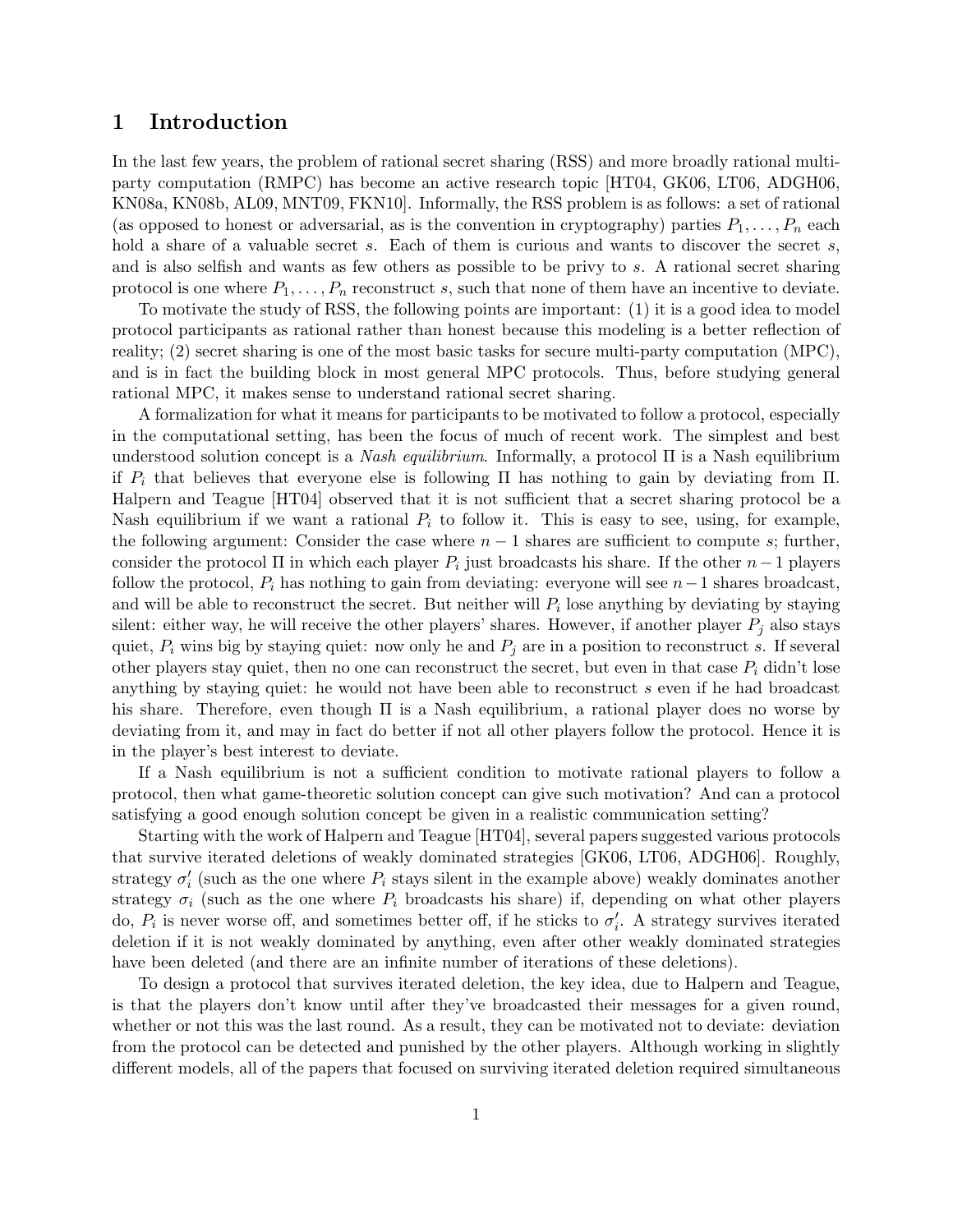broadcast, i.e. broadcast where Alice must send out her message for a given round before she receives Bob's messages for this round.

Although uncertainty about which round is last indeed fixed the problem that the  $(n-1)$ -out-ofn secret sharing example above suffers from, Kol and Naor [KN08b] demonstrated that just because a strategy survives iterated deletion does not mean that it is intuitively desirable; instead, they proposed the notion of a strict Nash equilibrium in which  $P_i$  has something to lose from deviating in the case when the others are following Π. The way to realize this concept was to ensure that in any given round, there is a *unique* message that  $P_i$  must send if he chooses to follow the protocol, and if he does not send it, then he visibly deviates and the other players can punish him. Moreover, their protocol did not rely on any cryptographic assumptions, and so for example was not susceptible to backwards induction [KN08a]. They also gave a version of their protocol that was strict  $\epsilon$ -Nash without simultaneous broadcast; however, their protocols still needed a broadcast channel (but it didn't need to be simultaneous, in fact in their construction only one designated player would broadcast during any given round). Additionally, the way Kol and Naor treat side information is not suitable for many applications: as part of her share of the secret s, Alice received a vector of elements that was likely to contain s in the clear. In the absence of side information, Alice does not know for sure which element in her vector can be s (if any) and so is motivated to participate in the protocol. But if she has any side information about  $s$ , then she may be able to identify it among the vector of values she received and then she is best off not participating in the protocol at all.

The fact that a protocol does not allow the participants to have any side information about the secret s is inconvenient for applications. In particular, if s is the decryption key for a valuable encrypted file, or a password that gives you access to a valuable resource, then such a protocol cannot be used to have rational parties reconstruct s. But if s is just a random secret that has no value in the real world, then why would anyone be curious to learn it?

Among other contributions, Asharov and Lindell [AL09] showed that this limitation — no side information — is inherent whenever simultaneous broadcast cannot be assumed. Intuitively, this can be explained as follows: if some  $P_i$  can delay his round r messages until after he has received the round r messages from everyone else, then he can test if  $r$  is the last round by seeing what his output would be, if any, if it were the last round, and then checking that against his side information.

As for broadcast, Fuchsbauer, Katz and Naccache [FKN10] showed that this assumption could be dispensed with (but only did so in the computational setting, and achieving the computational versions of the appropriate equilibrium notions, also defined by Fuchsbauer, Katz and Naccache) and gave the first rational secret sharing protocols that did not require broadcast. Their protocols assumed that the players do not have access to any side information about the secret, however, and that all they know a priori is that s is a uniformly chosen binary string of a given length (known to all players).

In this paper, we restrict the model in a way that allows us to overcome the impossibility result of Asharov and Lindell: we give a rational secret sharing protocol that is a computational strict Nash equilibrium even in the presence of side information, and runs over a standard point-to-point network without requiring any form of broadcast. Instead of considering the standard model in which every player is an interactive probabilistic poly-time Turing machine (this is the model for which the impossibility result of Asharov and Lindell holds), we consider what happens when  $P_i$  is modeled in such a way that he cannot test whether round  $r$  is the last round fast enough to make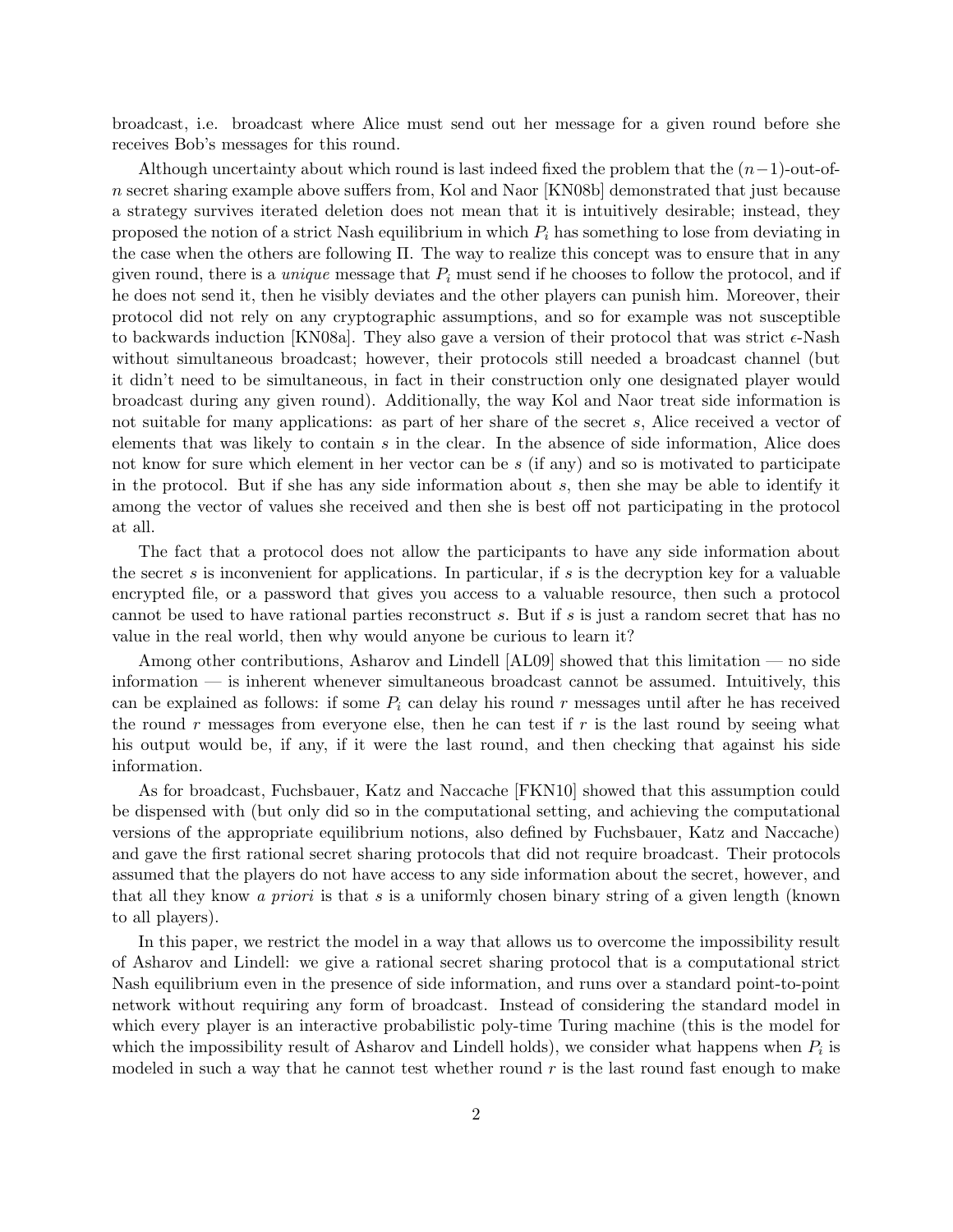the decision whether to send out his round  $r$  message or not. This is because in the last round all the players will output a *time-delayed encryption* of the secret s (introduced below), rather than s itself, and it will take each of them longer than the amount of time a round takes to decrypt it or in fact tell it apart from a (pseudo)random string — our protocol will essentially have the players output a pseudorandom string in every round other than the last one.

Time-delayed encryption. Motivated by this application to rational secret sharing, we define the new cryptographic primitive of a time-delayed encryption (TDE) scheme. The idea of TDE is to construct an encrypted message which can only be decrypted by its intended recipient, and even then cannot be decrypted until a moderate amount of time has elapsed. Although our primitive is a new one, we are not the first to consider such a problem; substantial work has been done in the field of timed-release cryptography (TRC), the goal of which is to encrypt a message so that it cannot be decrypted before a specific point in time [BCHVS08].

Past work in TRC is geared towards applications such as key escrow or protecting the secrecy of bids in a sealed auction, and is constructed with decryption delays of potentially days or years in mind. As such, existing TRC schemes often assume the presence of trusted authorities such as time servers [CHKO06], or identity-based encryption infrastructures [BF01]. By comparison, we need to ensure that the decryption of a message takes longer, but not a significant time longer, than a single round of a cryptographic protocol, and we cannot afford to assume the existence of trusted authorities.

The other major approach towards TRC, which does not rely on third parties, is the idea of the time-lock puzzle (TLP), first introduced by Rivest, Shamir, and Wagner [RSW96]. A TLP requires the decrypting party to perform a large computation in order to recover a decryption key; in most of the existing work on TRC, this computation is based on the non-parallelizable problem of repeated squaring modulo a product of two large primes. Although the notion of using a TLP to instantiate time-delayed encryption is attractive, using the repeated squaring problem is unrealistic for our application. Specifically, in order for a rational player to want to participate in our protocol, that player must be convinced that none of the others has a significant computational advantage in computing the TLP. If we design the TLP such that decrypting a message requires a large computational overhead, a rational player might not be willing to spend the resources to decrypt the message at all, preferring not to participate in the protocol. However, if the TLP takes only a moderate amount of time to solve, then a player running a computer with a very fast CPU might be able to decrypt the message well before a player with a slower computer is able to do so. In modern computers, the disparity between "fast" and "slow" CPUs is wide enough that a TLP relying on a CPU-bound algorithm like repeated squaring could not be fair for players with a range of technology available.

Our construction of the time-delayed encryption, both in the definition and in the construction, builds upon an alternative form of time-lock puzzle — a memory-bound function (MBF). Introduced by Dwork, Goldberg and Naor [DGN03] and studied further by Abadi et al. [ABMW05], MBF was motivated by proof-of-work applications to deter e-mail spammers. The justification for counting memory accesses rather than computational steps is that the speed of the former is more uniform throughout different architectures (see [DGN03] for a discussion on this).

How to construct a TDE from an MBF as originally defined by Dwork, Goldberg and Naor was not immediate, because their definition gave a lower bound on the expected number of memory accesses of an adversary/spammer, while we want to give a lower bound that will hold for every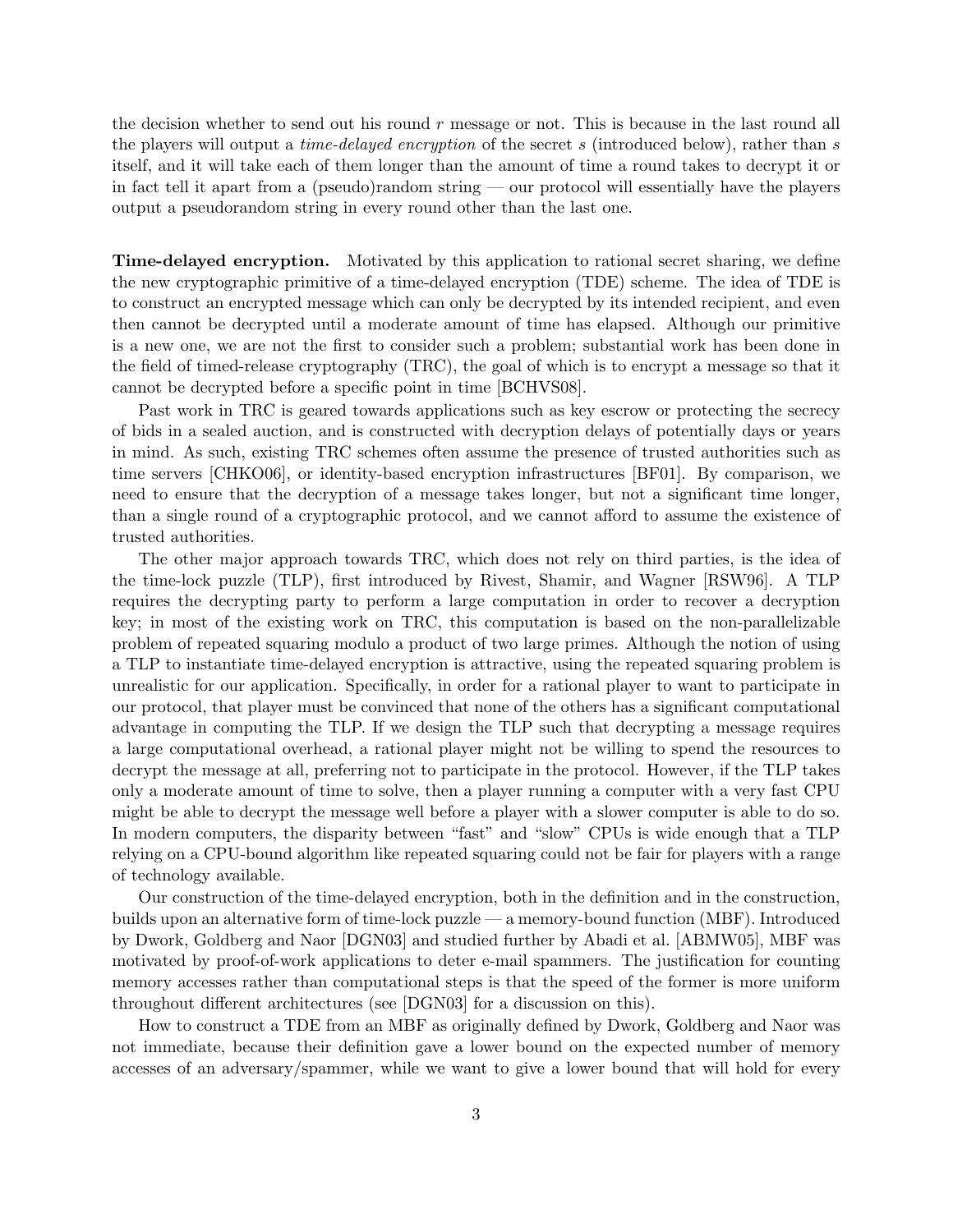adversary with all but negligible probability. Thus, in adapting their work to our application, we needed to give a revised definition of MBF (called cryptographic MBF, or CMBF). We showed that the Dwork et al. construction of MBF, with very minor modifications, also satisfies our CMBF definition. Finally, we constructed a time-delayed encryption scheme from a CMBF. The lower bound on the number of memory accesses holds under the same assumptions on standard computer architecture as those made by Dwork et al.

Overview of the rest of this paper. We give a formal definitions of two (related) cryptographic primitives, a time-delayed encryption scheme, and a time-delayed encryption scheme indistinguishable from random. We then discuss and formalize two notions of a memory-bound, time-lock puzzle: the memory-bound function and the cryptographic memory-bound function. We show how to build a time-delayed encryption scheme indistinguishable from random by using a cryptographic memorybound function treated as a black box, and prove that this construction satisfies our definition. We then show how to adapt an existing memory-bound algorithm to instantiate a cryptographic memory-bound function.

We then turn our focus to the problem of rational secret sharing in the presence of side information. We model side information as both a polynomially long string of information about the secret, and an oracle whose behavior may be dependent upon the secret (for example, it may output 1 only when given the correct secret as input), and discuss the game theoretic equilibria which motivate the construction of our protocol, specifically the notions of computational strict Nash equilibrium, and computational Nash stable with respect to trembles. We then give a full specification of our protocol, and analyze its performance with respect to these equilibria.

## 2 Time-Delayed Encryption

Consider the following problem: Alice has a message, m, which she wants to send to Bob. She is not concerned about security or demonstrating authenticity. Rather, she wishes to ensure that Bob must wait a moderate amount of time (say, a few seconds to a mintue) before he can read the message.

This problem motivates a cryptographic primitive which we call a time-delayed encryption scheme. We define this primitive in terms of a security parameter  $1^k$ , and a hardness parameter h such that  $2^h$  is polynomial (potentially quite large) in k, such that Alice can be sure that Bob will not recover m in less than  $\Omega(2^h)$  steps. By a "step" here we mean a memory access on a "standard" architecture" as defined by Dwork, Goldberg and Naor [DGN03]. We review their definition of a standard architecture in Appendix A.

Let Gen be an algorithm that, on input the security parameter  $1^k$  and the hardness parameter h, outputs a key  $K$ , a sealed key  $K$ , and some additional information  $F$  that will be used in unsealing the key. Let Enc and Dec be encryption and decryption algorithms respectively, that are indexed by a key K output by Gen, such that  $(Gen, Enc_K, Dec_K)$  constitute an adaptively secure (under CPA and CCA2) symmetric cryptosystem. Let Unseal<sub>F</sub> be an algorithm such that, if  $(K, K, F)$  are the output of Gen, then  $\text{Unseal}_F(\tilde{K}) = K$ . The time-delayed nature of the cryptosystem dictates that there is a lower bound of  $\Omega(2^h)$  on the running time of Unseal<sub>F</sub>, and that in fact this lower bound applies to any algorithm that computes the unsealed key  $K$  from  $K$ . More formally:

**Definition 1** (Time-delayed encryption (TDE)). (Gen,  $Enc_K, Dec_K$ , Unseal<sub>F</sub>) with the properties described above is a *time-delayed encryption scheme* for message space  $M$  for security parameter  $k$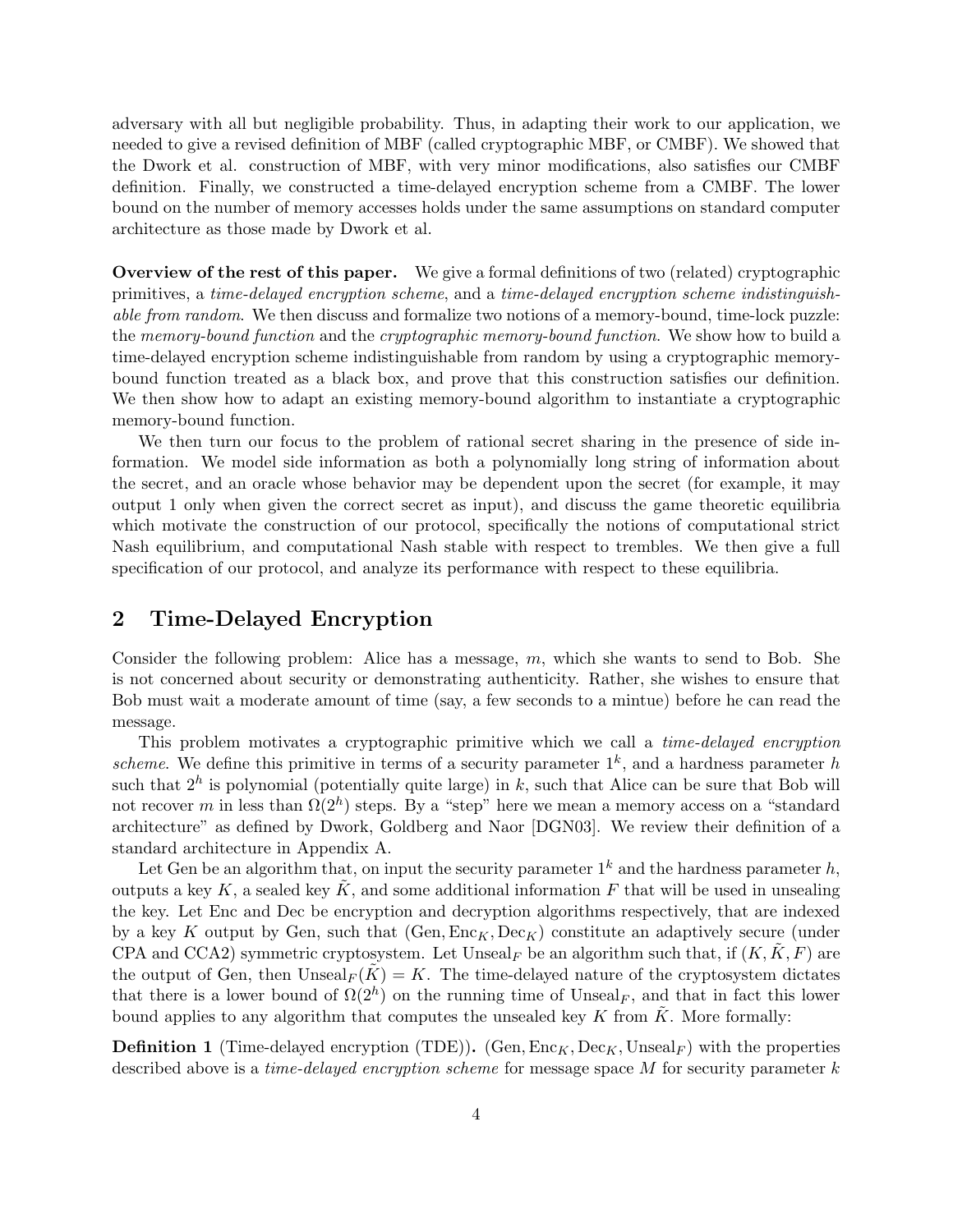and hardness parameter h if for any adversary  $A$  running on a standard architecture,<sup>1</sup> which runs in time polynomial in k and, in Step 4 of the following game, makes  $o(2<sup>h</sup>)$  memory accesses, the following experiment returns 1 with probability equal to  $1/2 + \nu(k)$  for some negligible  $\nu$ :

- 1.  $(K, \tilde{K}, F) \leftarrow \text{Gen}(1^k, h).$
- 2. On input F,  $\mathcal A$  runs for any polynomial in k number of steps, adaptively sending a set of queries  $\{m_i, c_i\}$  and getting back  $\{c'_i \leftarrow \text{Enc}_K(m_i), m'_i \leftarrow \text{Dec}_K(c_i)\}$  and then outputs two messages,  $m_0$  and  $m_1$ , both in the message space M. The contents of  $\mathcal{A}$ 's cache and memory is saved.
- 3. A challenge ciphertext is generated:  $c \leftarrow \text{Enc}_K(m_b)$  for a random bit b.
- 4.  $\mathcal{A}(c,\tilde{K})$  is restarted using the same cache and memory state where it stopped. It is allowed to make at most  $o(2<sup>h</sup>)$  memory accesses. A makes more queries as in Step 2. If A asks for the decryption of c, return 0. If  $A$  outputs b, return 1. Else, return 0.

For our application, we need a stronger notion: we need the challenge ciphertext c and the sealed key K to be indistinguishable from random strings of the same lengths, even when the distinguisher (whose number of memory accesses is  $o(2<sup>h</sup>)$ ) is given the sealed key  $\tilde{K}$ . This is defined below. Note that Definition 2 implies Definition 1, while the converse is not true.

**Definition 2** (TDE indistinguishable from random). (Gen,  $Enc_K, Dec_K$ , Unseal<sub>F</sub>) with the properties described above is a *time-delayed encryption scheme indistinguishable from random* for message space M for security parameter k and hardness parameter h if for any adversary A running on a standard architecture, which runs in time polynomial in  $k$  and, in Step 4 of the following game, makes  $o(2<sup>h</sup>)$  memory accesses, the following experiment returns 1 with probability equal to  $1/2 + \nu(k)$  for some negligible  $\nu$ :

- 1.  $(K, \tilde{K}, F) \leftarrow \text{Gen}(1^k, h).$
- 2. On input F,  $A$  runs for any polynomial in  $k$  number of steps, adaptively sending a set of queries  $\{m_i, c_i\}$  and getting back  $\{c'_i \leftarrow \text{Enc}_K(m_i), m'_i \leftarrow \text{Dec}_K(c_i)\}$  and then outputs a message  $m \in M$ . The contents of  $A$ 's cache and memory is saved.
- 3. Two ciphertexts are generated:  $c_0 \leftarrow \text{Enc}_K(m), c_1 \leftarrow \{0,1\}^{|c_0|}$ . Two candidate sealed keys are set as follows:  $\tilde{K}_0 = \tilde{K}$ ,  $\tilde{K}_1 \leftarrow \{0,1\}^{|\tilde{K}|}$ , and a random bit b is chosen.
- 4.  $\mathcal{A}(c_b, \tilde{K}_b)$  is restarted using the same cache and memory state where it stopped. It is allowed to make at most  $o(2<sup>h</sup>)$  memory accesses. A makes more queries, as in Step 2. If A asks for the decryption of  $c$ , return 0. If  $A$  outputs  $b$ , return 1. Else, return 0.

#### 2.1 Construction

In order to introduce a time delay, we use memory-bound functions [DGN03], which require a large number of memory accesses to compute. This is preferable to CPU-bound functions (which require a large number of operations) only in that memory access speed varies relatively little

<sup>&</sup>lt;sup>1</sup>See Appendix A.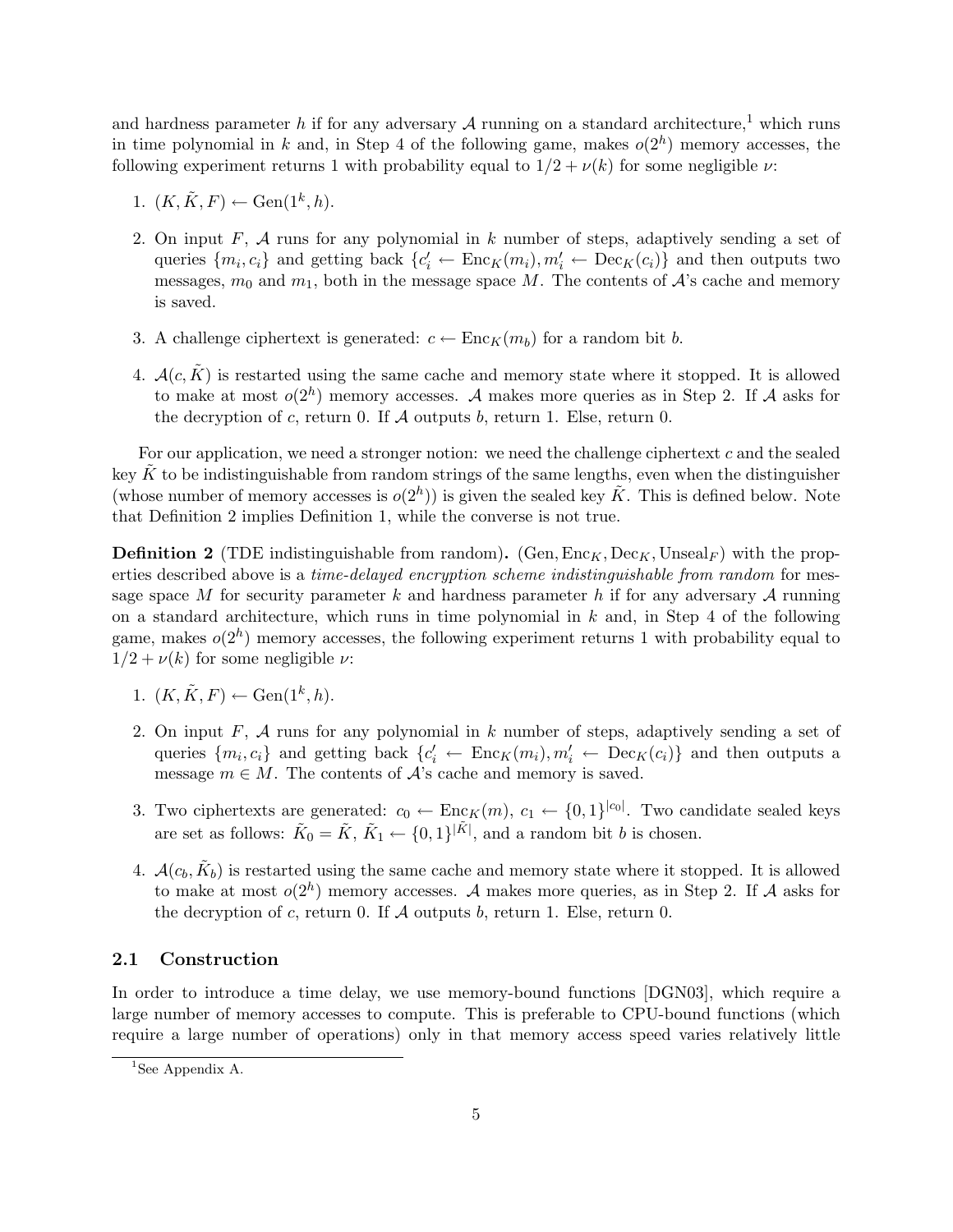across architectures compared with CPU speed. (We refer the reader to Dwork et al. [DGN03] for a discussion on this issue.)

We give two definitions of memory-bound functions: the original definition [DGN03], and another definition that we need as a building block for our construction of a time-delayed encryption scheme indistinguishable from random.

**Definition 3** ([DGN03]). A memory-bound function (MBF) family is a family  $C$  of deterministic functions such that an efficient (polynomial in security parameter  $k$  and with the number of memory accesses polynomial in the hardness parameter h) key generation algorithm outputs a key  $F$  for the function such that the evaluation of  $\mathcal{C}_F$ , when executed on a standard architecture for an arbitrarily long but finite number of times on random inputs, has an amortized complexity of  $\Omega(2^h)$ . More precisely: suppose a key  $F$  is chosen by the key generation algorithm with parameters  $k$  and  $h$ ; suppose that, on input F, A outputs a set of tuples  $\{(x_i, y_i)\}\$  such that  $x_i \neq x_j$  for all  $i \neq j$  and for some polynomial p,  $p(k)$  of these tuples are such that  $y_i = C_F(x_i)$ . Then A's expected number of memory accesses, where the expectation is over the choice of  $F$  and the random choices made by  $\mathcal{A}$ , is  $p(k)\Omega(2^h)$ .

The construction of Dwork, Goldberg and Naor (DGN) [DGN03] satisfies this definition in the random-oracle model. Note, however, that this gives us only an amortized lower bound in expectation<sup>2</sup>. This definition works very well for the DGN application of fighting spam: to send a message  $x_i$  the adversary needs to invest some effort into computing  $y_i = C_F(x_i)$ , and the total amount of effort has to be proportional to the number of messages sent out, so that the effort that went into computing  $y_i$  does not help with  $y_j$ . However, here the choice of the messages themselves is entirely up to the adversary.

This definition does not quite work for our purposes: instead of a lower bound on the adversary's memory accesses that holds in expectation, we need a lower bound that holds with overwhelming probability. Additionally, in our application, there will be a specific input  $x$ , chosen by the challenger, and we want an adversary making  $o(2<sup>h</sup>)$  memory accesses to be unable to compute  $\mathcal{C}_F(x)$ , even after investing a lot of time and memory accesses in the precomputation phase. Therefore, we give a revised definition.

**Definition 4.** A cryptographic memory-bound function (CMBF) family is family  $C$  of deterministic functions such that an efficient (polynomial in security parameter  $k$  and with the number of memory accesses polynomial in the hardness parameter h) key generation algorithm outputs a key  $F$  for the function such that the evaluation of  $\mathcal{C}_F(x)$ , when executed on a standard architecture, requires  $\Omega(2^h)$  memory accesses whenever it computes  $\mathcal{C}_F(x)$  correctly, even after a long pre-computation, except with probability negligible in  $k$ , where  $k$  is a security parameter, and the probability is taken over the choice of the key  $F$  and the choice of the input  $x$ .

More precisely: Suppose a key F is chosen by the key generation algorithm with parameters  $k$ and  $h$ ;  $A$  is given  $F$  and is allowed to run for some polynomial in  $k$  number of steps, and can make any polynomial in k (so, potentially many more than  $2<sup>h</sup>$  which is only polynomial in k) number of memory operations. Finally,  $A$  signals that it is ready to be challenged, and receives a random challenge x, takes an additional poly number of steps during which it makes only  $o(2<sup>h</sup>)$  memory accesses, and outputs y. Then the probability that  $y = C_F(x)$  is upper-bounded by some negligible  $\nu(k)$ .

 $2$ The DGN paper does not actually give a formal definition of an MBF; our interpretation of their definition comes from their analysis of their construction.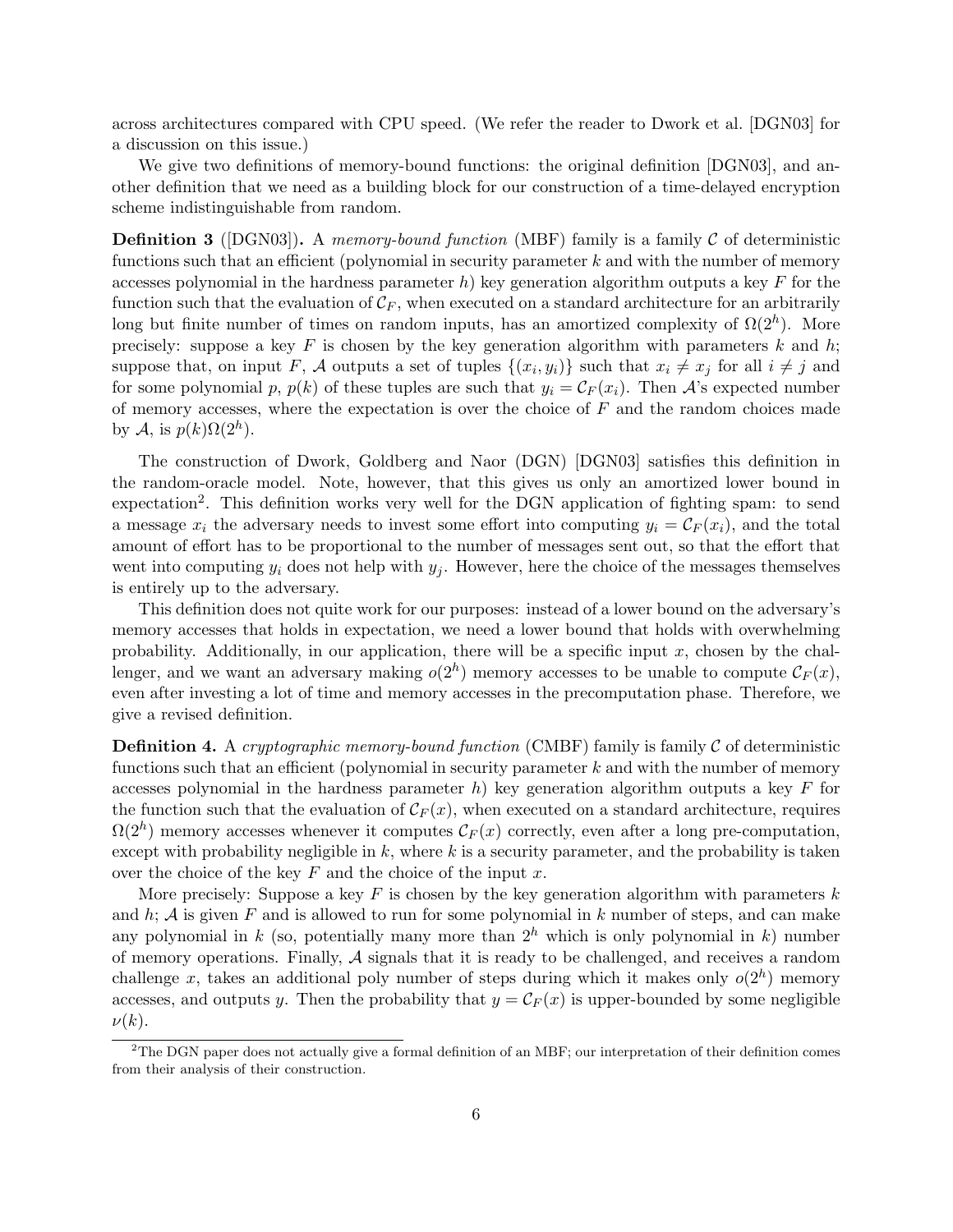Luckily, although the two definitions are incomparable<sup>3</sup>, as we show in the proof of Theorem 2, in the random oracle model, the MBF of Dwork et al. [DGN03] satisfies this definition as well.

Now we give a construction, secure in the random-oracle model, of a time-delayed encryption indistinguishable from random using a CMBF family as a building block. For Enc and Dec, we can use any block cipher (strong PRP) with block and key length k, and just append a  $k/2$ -bit nonce to a  $k/2$ -bit message before encrypting (to give us adaptive CPA and CCA2 security). Note that the standard definition of a strong pseudorandom permutation implies that the resulting ciphertexts are indistinguishable from random strings, even in the presence of the  $\text{Enc}_{K}$  and  $\text{Dec}_{K}$  oracles, as long as the decryption oracle is not asked to decrypt a ciphertext that the adversary is trying to distinguish from random.

Let C be a CMBF that takes k-bit strings as input, and outputs strings of length  $k'$ . Let  $H : \{0,1\}^k \mapsto \{0,1\}^k$  be a function that will be modeled as a random oracle in our proof of security. We define Unseal<sub>F</sub> as follows:  $\text{Unseal}_F(\tilde{K}) = H(\mathcal{C}_F(\tilde{K}))$ . Finally, we define  $\text{Gen}(1^k, h)$  as follows: (1) generate  $\tilde{K} \leftarrow \{0,1\}^k$ ; (2) generate F for the CMBF family C; (3) compute  $K \leftarrow \text{Unseal}_F(\tilde{K})$ ; (4) output  $(K, \tilde{K}, F)$ .

Theorem 1. The tuple (Gen, Enc, Dec, Unseal) as defined above is a time-delayed encryption indistinguishable from random for message space  $M = \{0,1\}^{k/2}$  with security parameter k and hardness parameter h.

Proof of Theorem 1. First, we note that the input-output behavior of the resulting algorithms is correct, and that  $(Gen, Enc_K, Dec_K)$  constitute a symmetric cryptosystem whose ciphertexts are indistinguishable from random strings, so just with oracle access to  $Enc_K$  and  $Dec_K$ , and without  $\tilde{K}$ , c is indistinguishable from random.  $\tilde{K}$  was chosen at random, and so, by itself, is already indistinguishable from a random string. Our goal is to show that when viewed jointly by a memory-constrained adversary with access to Enc and Dec,  $c$  and  $K$  are indistinguishable from random.

Next, we claim that, except with negligible probability, none of  $\mathcal{A}$ 's queries to its random oracle H will contain the value  $\mathcal{C}_F(\tilde{K})$ . To see that this claim is true, suppose the opposite. Then the following reduction B computes  $\mathcal{C}_F(\tilde{x})$  with  $o(2^h)$  memory accesses with black-box access to A: on input F, generate a random key K. Start  $A$  on input F. Interact with  $A$  the way that the challenger for Definition 2 does: answer A's encryption and decryption queries using a random K as the key. Also answer  $A$ 's queries to H by providing k-bit random strings as responses. Finally, A is ready to be challenged, and provides a message m. Compute  $c \leftarrow \text{Enc}_K(m)$ , and signal to the CMBF challenger that  $\beta$  is ready to be challenged. Now  $\beta$  receives its challenge x and is not allowed to make more than  $o(2<sup>h</sup>)$  memory accesses (including those made by A). It now sets  $\tilde{K} = x$ , and, implicitly (because it does not know the value  $\mathcal{C}_F(x)$ , in fact that's the value  $\beta$  wants to output), engineers the random oracle H so that  $K = H(\mathcal{C}_F(x))$  (this is OK because K was chosen at random). Give  $(c, \tilde{K})$  to A, and from this point on, both B and A are allowed only  $o(2<sup>h</sup>)$ memory accesses. Continue answering  $\mathcal{A}$ 's encryption and decryption queries as directed by the challenger in Definition 2. Also answer  $\mathcal{A}$ 's queries to H, up until the i<sup>th</sup> query for a randomly chosen *i*: when A makes its *i*<sup>th</sup> query to  $H$  — let us say A asks for the value  $H(y)$ , — output this

 ${}^{3}C_{F}$  can be a CMBF but not an MBF if it is easy to compute on the inputs x that start with many 0's: the CMBF challenger is unlikely to pick such an easy  $x$  as a challenge, but the MBF adversary will just output a list that includes all the easy x's.  $\mathcal{C}_F$  can be an MBF but not a CMBF if there is a noticeable fraction of bad keys  $F$ . It is actually possible to construct a CMBF from an MBF by picking many keys  $\mathbf{F} = F_1, \ldots, F_\ell$  and setting  $\mathcal{C}_{\mathbf{F}}(x) = \{C_{F_i}(x)\}\$ , but we took the (arguably) simpler and more efficient route of showing that the DGN MBF is also a CMBF.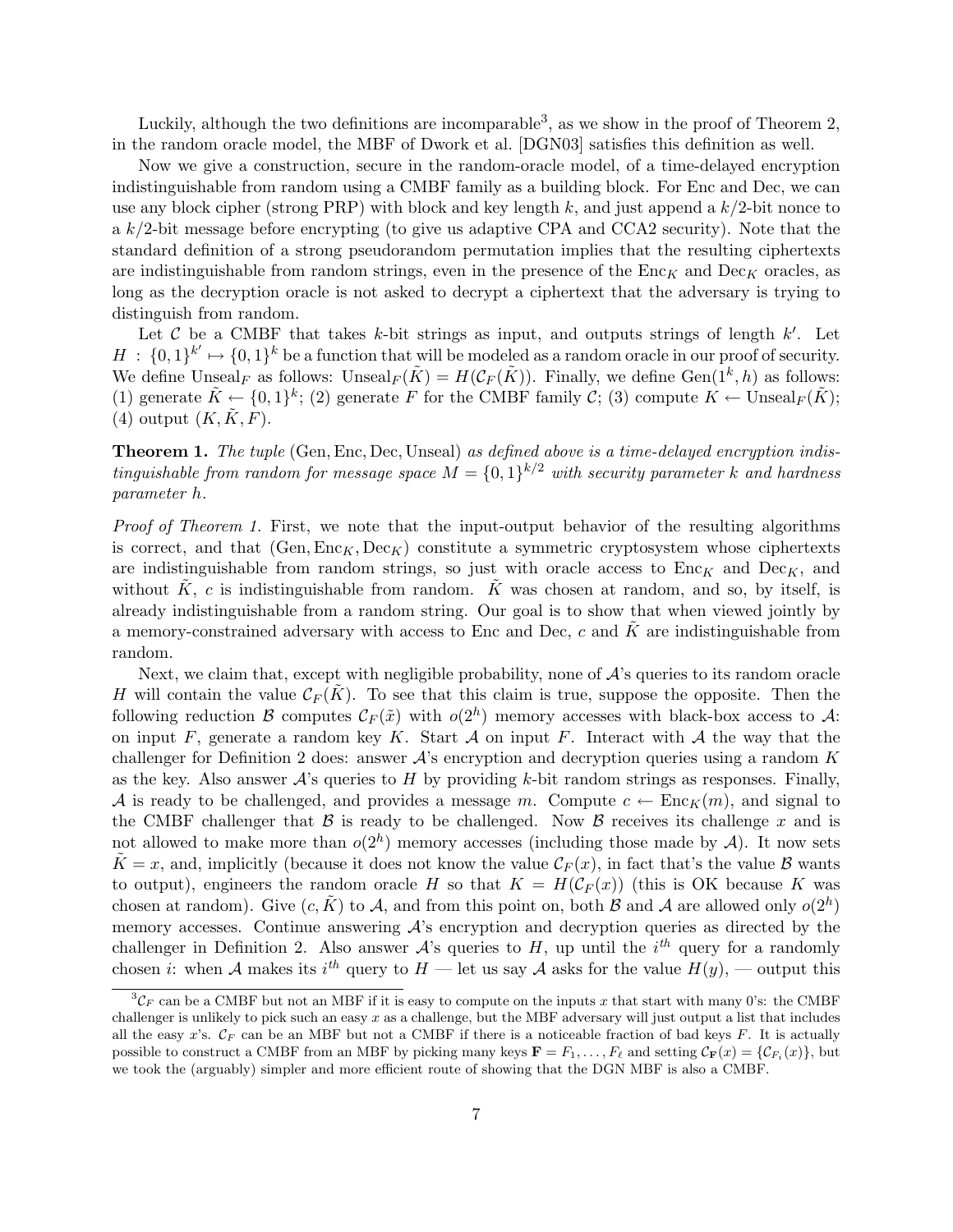y. If, with non-negligible probability  $\epsilon(k)$ , one of  $\mathcal{A}$ 's  $p(k)$  (for some polynomial p) queries was for the value  $\mathcal{C}_F(K)$ , then with probability  $\epsilon(k)/p(k)$  (which is still non-negligible), B correctly guessed the index i of this query, and thus outputs  $y = \mathcal{C}_F(\tilde{x})$ , even though, like A, it made only  $o(2<sup>h</sup>)$ memory accesses once its challenge was issued. This contradicts the definition of a CMBF.

Note that, if A never queries H for the value  $\mathcal{C}_F(K)$ , then  $K = H(\mathcal{C}_F(K))$  is in fact independent of K given the view of A, or, equivalently, K is a random string that is independent of  $\mathcal{A}$ 's Enc<sub>K</sub> and  $Dec_K$  oracles and challenge ciphertext c. Therefore,  $(c, K)$  are indistinguishable from random when viewed together and with access to  $Enc_K$  and  $Dec_K$  (other than for querying  $Dec_K$  on the challenge ciphertext c).  $\Box$ 

#### 2.2 Adapting the DGN Construction

Here, we show that the original DGN construction of an MBF also satisfies our definition of a CMBF.

The DGN memory-bound algorithm was designed as a countermeasure against spammers. Keyed by  $F$ , it takes as input the e-mail message, date, sender, and recipient, and returns a valid (not necessarily unique) "proof of work" for these inputs, that is to say, proof that the sender has spent some time on computing his message, so that it may be worth the recipient's while to look at it. We modify this algorithm only slightly. Again, the algorithm is keyed by F.

We specify that all strings of length  $|K|$  are valid inputs, and only accept one specific response as a valid output for each input. Making no other changes to the DGN algorithm apart from these, we prove below that our adapted function is a cryptographic memory-bound function. Our CMBF takes as input a string x of length  $|K|$ , and returns a trial number t and a string y.  $H_0$ ,  $H_1$ ,  $H_2$ , and  $H_3$  are random oracles. A is a modifiable array of size  $|A|w > b$  bits, where w is the number of bits in a word, and  $b$  is the number of bits in a cache line (that is, the number of bits that are read in one memory access).

**Theorem 2.** Given the following conditions, Algorithm 1 is a cryptographic memory-bound function for security parameter k and hardness parameter h: (1)  $|F| \geq 2s$  (where the adversary's cache contains s words of w bits each), (2)  $z = h + k$ , (3)  $|A|w > 68.25b$  (where b is the size of a cache line, in bits), and (4)  $l > 40|A|$ .

We note that the precise values in the third and fourth conditions above are due only to the constants we use in our proof; for different constants, these values may vary. Our proof of this theorem closely follows the DGN proof that their construction (this same construction) is an MBF.

*Proof of Theorem 2.* We start with a simple lemma about the number of calls to  $H_1$  made by the adversary.

**Lemma 1.** Except with probability negligible in  $k$ , the number of calls to  $H_1$  necessary to determine the first successful path is  $\Omega(2^h l)$ .

*Proof of Lemma 1.* Since  $H_1$  and  $H_2$  are random oracles, it takes  $\ell$  calls to  $H_1$  to determine whether a given path is successful. Since  $H_3$  is a random oracle, the probability that any given path is successful is  $2^{-z}$ . We want to use a Chernoff bound to give us the probability that, after looking at only  $2^h$  paths, we will have at least 1 successful path. We get that this probability is at most  $2^{h-z}e^{1-2^{h-\bar{z}}}.$  Since we took  $z = h + k$ , this gives us  $2^{-k}e^{1-2^{-k}} \leq 2^{-k}e$ .  $\Box$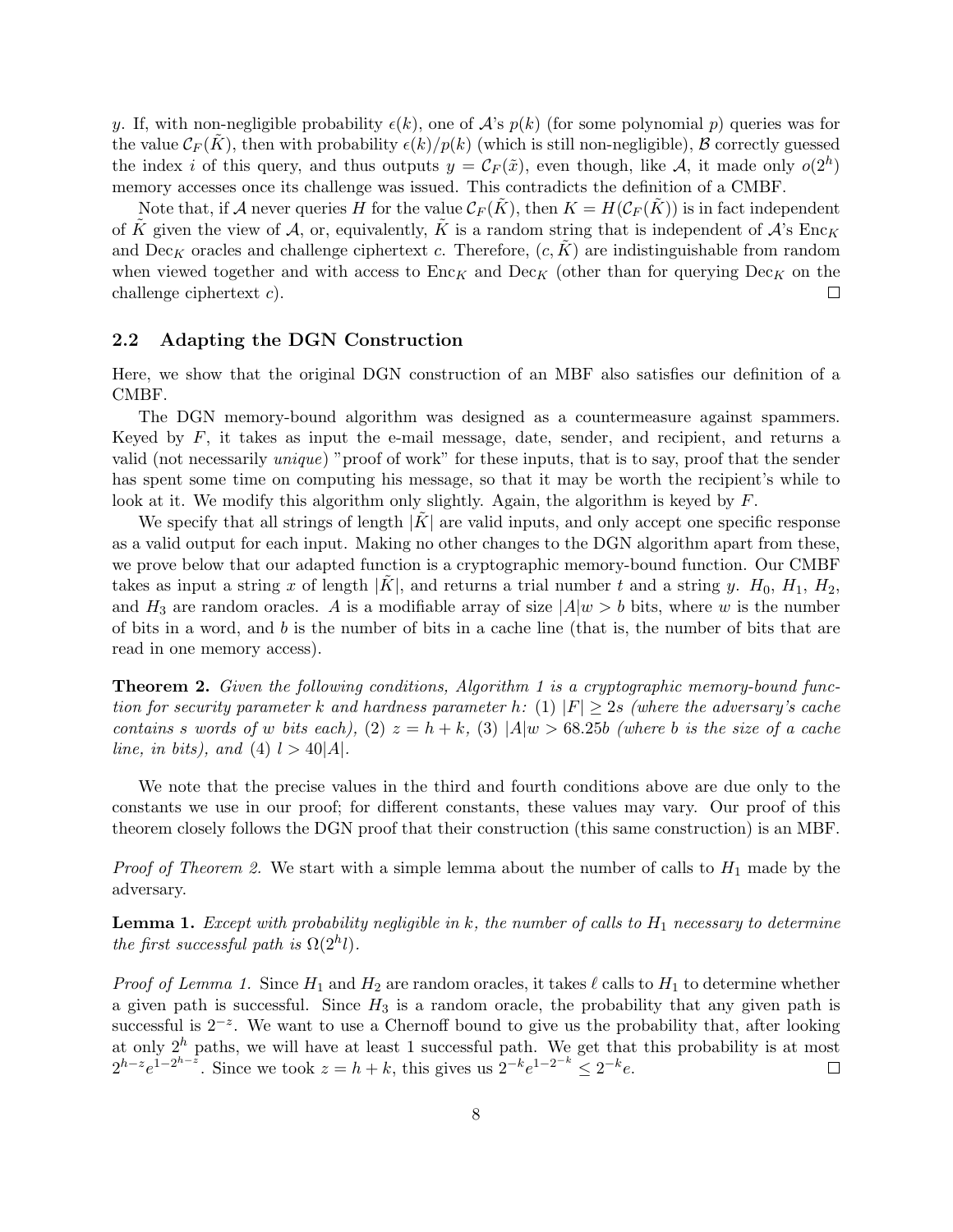**Setup:** Let F be a random function from the set  $\{0, 1, \ldots, \#F\}$  to the set of w-bit integers. Once F is chosen, it is fixed for the entire execution of the memory-bound function, and may be reused for future executions of the same function. (F can also be thought of as a table containing  $\#F$  words of size w bits we use these two notions interchangeably.) Also choose  $\ell$  and z, parameters which control the amount of effort required to calculate the function.

**Algorithm:** On input x, do the following: For  $t = 1, 2, \ldots$ :

•  $A \leftarrow H_0(x,t)$ 

• Repeat  $l$  times:

$$
q \leftarrow H_1(A) A \leftarrow H_2(A, F(q))
$$

- $y \leftarrow H_3(A)$
- If the last z bits of y are all zero, return t, y and halt. Else, continue with  $t + 1$ .

Each complete walk through the outer loop is called a path. We say that a path number t is successful if, at the end of the path, the last z bits of  $H_3(A)$  are all zero. Note that there may be more than one successful path, but only the first successful path is the correct output from our function.

We remark that the paths are independent of each other (that is, the initialization of the path depends only on the function input  $x$  and the path number). This property allows successful paths to be verified in only  $O(l)$  memory accesses, which is crucial for anti-spam applications [DGN03]. However, the independence of the paths allow for trivial parallelization of the algorithm, which could allow the function to be computed too quickly. The algorithm can be made non-parallelizable by substituting A for x in each call to  $H_0$ , except in the first path of the algorithm.

#### Figure 1: CMBF based on the DGN MBF

We next present a purely combinatorial lemma which we use in our proof.

**Lemma 2.** Let the set S be constructed by picking n integers uniformly (with replacement) from the range  $[1, m]$ . Then the probability that S contains at most k distinct values is negligible in n, as long as  $0 < k < n < m$  and  $1.5nk/m \le n - k$ .

*Proof of Lemma 2.* Consider the game (which we will call  $G_1$ ) in which we draw the integers one at a time; after  $n$  draws, the game is lost if there are at most  $k$  distinct values among the integers drawn, and won otherwise. Equivalently, the game is lost if at least  $n - k$  of the draws are repeats of previous draws.

Let an instance of  $G_1$  be described as an *n*-tuple of integers in [1, m]; a run of  $G_1$  is equivalent to uniformly choosing one of these  $m^n$  *n*-tuples. We give a permutation from instances of  $G_1$  into instances of another game  $G_2$ , which is in some sense "harder" than  $G_1$ . We will then argue that the probability of losing  $G_1$  is no more than the probability of losing  $G_2$ , and that the probability of losing  $G_2$  is negligible. This will give us the desired result, that the chance of losing  $G_1$  is negligible.

We first specify  $G_2$ . Let  $G_2$  be the following game: Draw *n* integers uniformly one at a time (with replacement) from  $1, \ldots, m$ . If, during the game, at least  $n - k$  draws are integers between 1 and  $k$ , inclusive, then the game is lost. Otherwise, the game is won. Since the  $n$  integers are chosen independently, each has a  $k/m$  probability of being in the range from 1 to k. In expectation, the number of integers in the range is  $nk/m$ , and using a Chernoff bound, we get that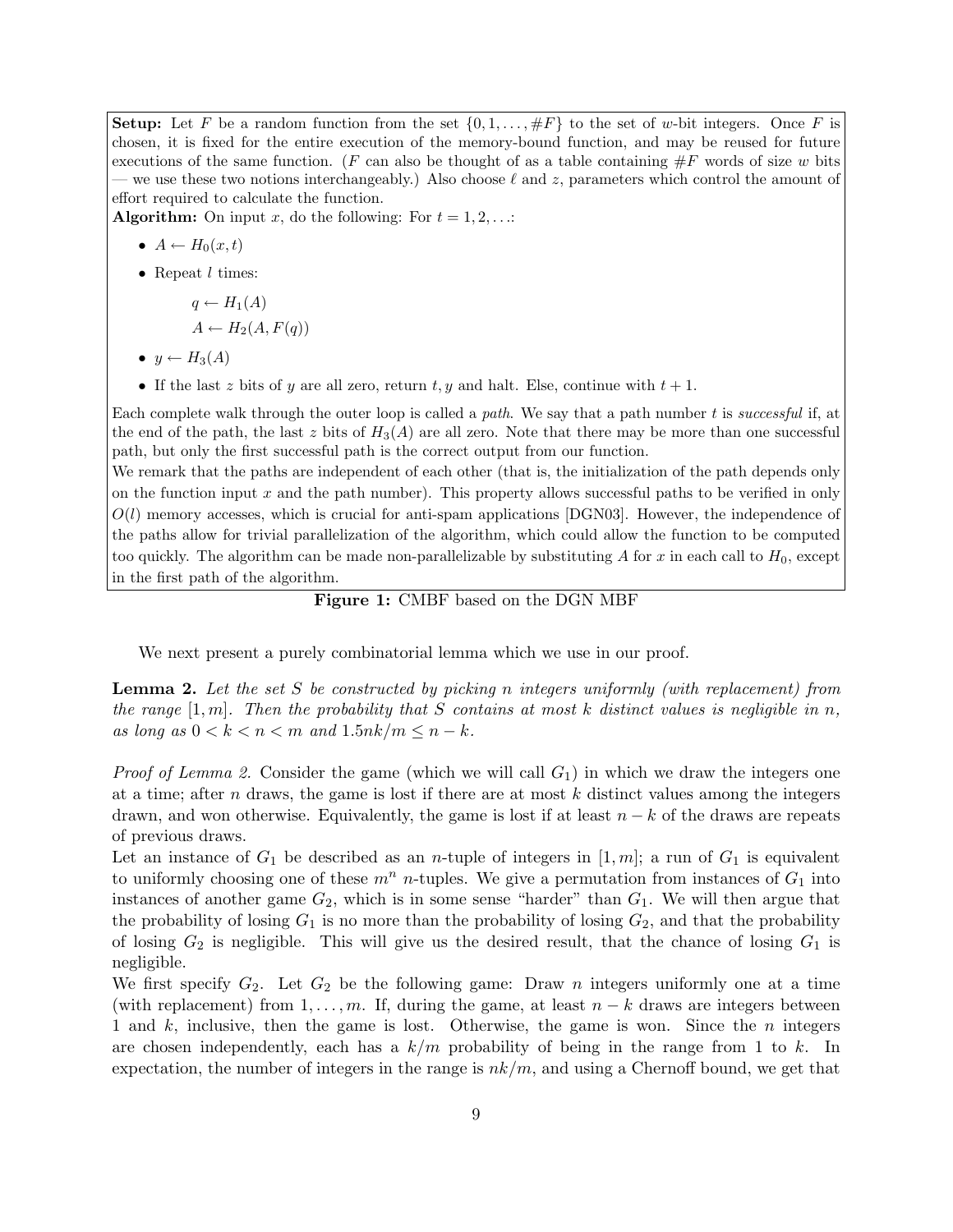the probability that at least  $1.5nk/m$  integers fall in the range is  $(8e/27)^{kn/2m}$ . Therefore, as long as  $1.5nk/m \leq n-k$ , the probability of losing  $H_2$  is negligible in n. Now, we have to construct the permutation from games of  $G_1$  to games of  $G_2$ . We define an instance of  $G_2$  analogously to instances of  $G_1$ ; both types of instances are specified by *n*-tuples of integers from 1 to *m*. We also note that any run of either game has a  $m^-n$  chance of being each of these n-tuples. Therefore, if the number of *n*-tuples that are losing for  $G_1$  as at most the number *n*-tuples that are losing for  $G_2$ , then the probability of losing a game of  $G_1$  is at most the probability of losing a game of  $G_2$ , which we have shown is negligible.

In order to ensure that there are at least as many losing instances of  $G_2$  as of  $G_1$ , our permutation will enforce that every losing instance of  $G_1$  is mapped to a losing instance of  $G_2$ . It may map some winning instances of  $G_1$  to losing instances of  $G_2$  as well, but this is acceptable since all we need is an upper bound.

Our permutation will work as follows. To convert a run of  $G_1$  into a run of  $G_2$ , we step one at a time through each integer drawn in  $G_1$ , and decide which integer was drawn in the corresponding instance of  $G_2$ . During this process, we will maintain a set S of unique integers drawn in  $G_1$ , and a modifiable array M of m integers in  $[1, m]$ , which will give us a mapping from numbers drawn in  $G_1$  to integers drawn in  $G_2$ . Whenever an integer a is drawn in  $G_1$ , we will say that the integer  $M[a]$  has been drawn in  $G_2$ . In between draws, we may modify M by swapping two entries in it. Initialize  $S = \emptyset$ , and initialize M by setting  $M[i] = i$  for each i from 1 to m. We then repeat the following process  $n$  times:

- 1. Let  $a$  be the next integer that was drawn in  $G_1$ .
- 2.  $M[a]$  is the next integer that is drawn in the corresponding instance of  $G_2$ .
- 3. If  $a \notin S$ , add a to S, and then swap M[|S|| and M[a]. (Note that |S| starts at 0, and is incremented by 1 every time we draw a new unique element.)

To see why every losing game of  $G_1$  maps to a losing game of  $G_2$  by this process, remember that a losing instance of  $G_1$  is one in which at least  $n - k$  of the draws are repeats of previous numbers drawn, and a losing instance of  $G_2$  is one in which at least  $n-k$  of the draws are numbers between 1 and  $k$ . Our permutation ensures that, as long as there are fewer than  $k$  distinct elements drawn in  $G_1$ , every draw in  $G_1$  which counts against our  $n - k$  repeats is a draw in  $G_2$  which counts against our  $n - k$  numbers  $\leq k$ .

Finally, we need to show that our transformation of  $G_1$  games into  $G_2$  games is, in fact, a permutation. To do this, we exhibit the reverse transformation of  $G_2$  games into  $G_1$  games. This reverse transformation will be very similar to our forward one. It will go step by step as in the forward transformation, and will maintain a set  $S'$  and an array  $M'$  of m numbers from 1 to m.

Initialize  $S' = \emptyset$ , and initialize M' by setting  $M'[i] = i$  for each i from 1 to m. Repeat the following process  $n$  times:

- 1. Let  $a$  be the next integer that was drawn in  $G_2$ .
- 2.  $M'[a]$  is the next integer that is drawn in the corresponding instance of  $G_1$ .
- 3. If  $M'[a] \notin S$ , add  $M'[a]$  to  $S'$ , and then swap  $M'[S']$  and  $M'[M'[a]]$ .

Suppose we ran the forward transformation on a game of  $G_1$ , and at the same time, we ran the reverse transformation on the draws of  $G_2$  recorded by the forward transformation. At the end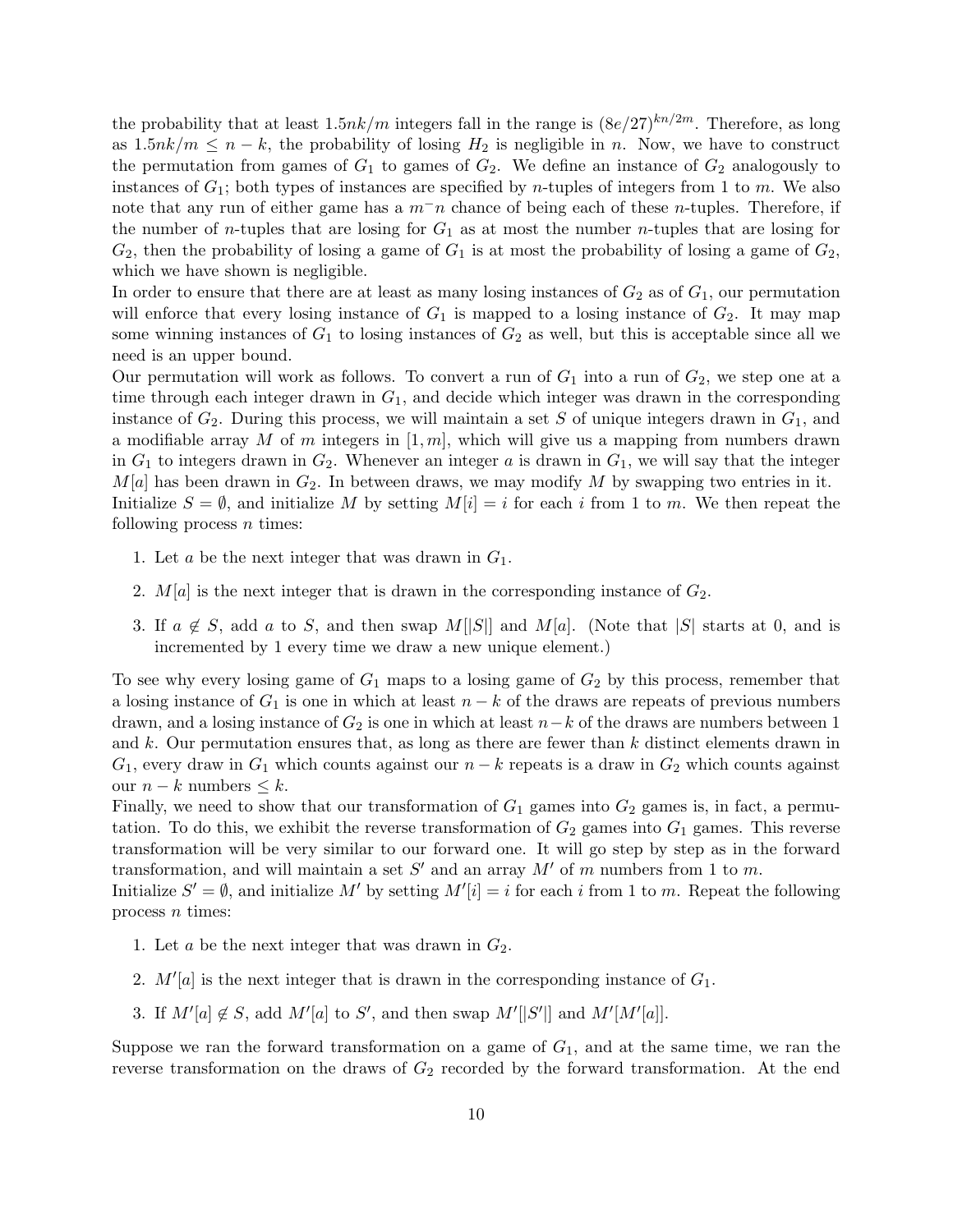of each step,  $S = S'$ , and  $M'[M[i]] = i$  for all i from 1 to m. Therefore, our transformation is a permutation, as required.  $\Box$ 

We now want consider the adversary's program, broken up into intervals. Similarly to [DGN03], we will show that, during each of these intervals, the adversary must make a large number of memory reads. Since each A is the output of a random oracle, we want to think of it as incompressible. However, the adversary could just store the values  $(x, t)$  associated with the beginning of the path, and reconstruct  $A$  when needed. If the  $A$  in question came from the second half of a path, however, it would be less work for the adversary to finish the path than to restart the same path. We will therefore count only accesses to  $H_1$  made in the second half of a path when determining the length of an interval.

Let a mature progress call be defined as a call to  $H_1$  such that at least  $l/2$  calls to  $H_1$  have already been made on the same path. Define  $n := s/|A|$ ; that is, n is the number of A's that can fit in the cache at once. Define an interval by picking an arbitrary point in the execution of the adversary's program, and continuing until 8n mature progress calls have been made.

**Lemma 3.** The number of memory accesses made during any given interval is  $\Omega(n)$  except with negligible probability.

By Lemma 1, the number of intervals is  $\Omega(2^{h}\ell/n)$ . Multiplying this number of intervals by  $\Omega(n)$  memory accesses per interval gives us  $\Omega(2^h\ell)$  memory accesses in total, and we will have our theorem. The rest of our proof, therefore, is given over to proving Lemma 3.

*Proof of Lemma 3.* Since we require  $|F| \geq 2s$  (where s is the number of words in the cache), intuitively, at least half of the bits in  $F$  are missing from the cache at any time.

**Claim 1.** There exist  $\gamma, \delta \geq 1/2$  and a set  $F' \subseteq F$  such that  $|F'| = \delta |F|$  and, given the cache contents at the beginning of the interval, for each entry i in  $F'$  there is a set  $S_i$  of  $2^{\gamma w}$  possible values for  $F[i]$ , and all the  $S_i$ 's are mutually consistent with the contents of the cache.

*Proof.* Since F is randomly generated, it is incompressible; that is, it takes  $|F|w$  bits of information to specify the entire table. So, if the cache contains s words of size  $w$ , at most sw bits of information about F are known, leaving at least  $(|F|-s)w \geq (|F|/2)w$  bits of information about F still unknown.

Say the adversary wanted to specify as many entries in  $F$  using only sw bits. Assuming  $F$  is incompressible, at most  $s \leq |F|/2$  entries could be completely specified in this way, leaving at least  $|F|/2$  entries of F completely unknown at the start of the interval. Alternatively, the sw bits could be used to give  $w/2$  bits of information about at most  $2s \leq |F|$  entries in F, leaving at least  $w/2$ bits of information unknown (and thus at least  $2^{w/2}$  valid possibilities) for every entry in F. We can therefore say that there are  $2^{\gamma w} \ge 2^{w/2}$  valid possibilities for at least  $\delta |F| > |F|/2$  of the entries in  $F$  that are consistent with the information in the cache. This is a generous lower bound, but it captures all possibilities in which the adversary, at the start of the interval, knows all of some  $\Box$ entries of  $F$  and some bits of others.

**Claim 2.** If the number of memory accesses during an interval is  $o(n)$ , then the number of different paths on which a mature progress call can be made during an interval is at most 3n (except with probability negligible in n).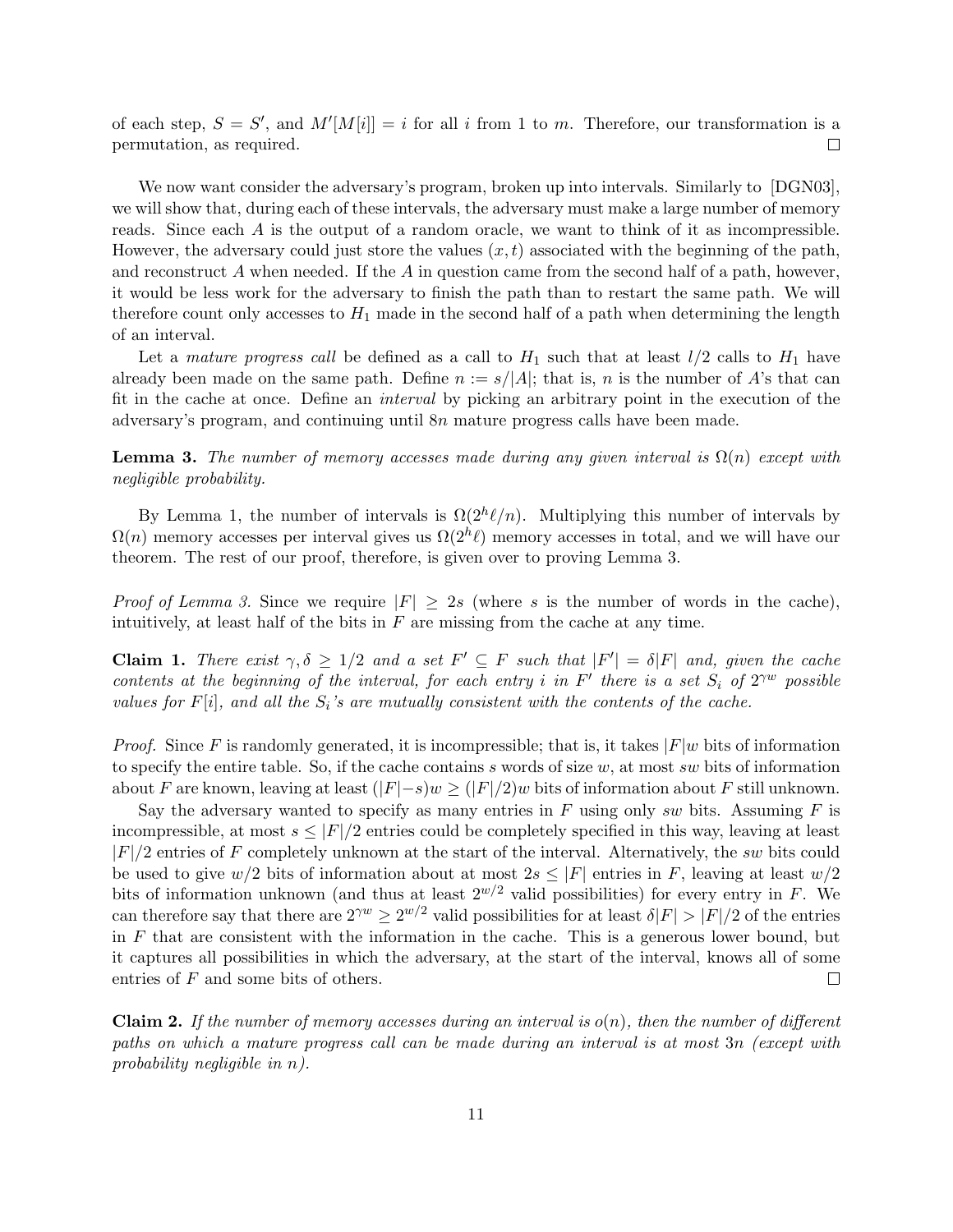*Proof of Theorem 2.* In order to make a mature progress call, the adversary must know the value A. This A could have been known at the start of the interval, or a previous A from earlier in the same path was known at the start of the interval, or the entire first half of the path was developed during this interval. Consider all the paths for which a previous A was known at the start of the interval, and suppose for the sake of contradiction that there are at least 2n such paths. In order to make at least one call along each path, the adversary requires  $2n|A|w$  bits of information. Since the cache only holds  $s = n|A|$  words, only  $n|A|w$  bits of this information can possibly be in the cache at the start of the interval, so the adversary needs to bring the other  $n|A|w$  bits into the cache from main memory. Since we requried that  $|A|w > b$ , where b is the size of a single block, this requires  $\Omega(n)$  memory reads, contradicting our assumption that the number of memory reads is  $o(n)$ .

Now, consider all the paths for which no previous A was in the cache at the start of the interval. Suppose the adversary can make at least one mature progress call on each of  $n$  such paths. This requires that all n paths first be brought to maturity, which requires  $nl/2$  accesses to F. We argued above that there exists a subset of the entries of  $F$ , called  $F'$ , which is missing almost fully from the cache at the beginning of the interval, and that  $|F'| \geq 1/2|F|$ . Since  $H_1$  is a random oracle, we say that each of the  $nl/2$  (possibly repeating) elements we need is chosen uniformly (with possible repetitions) from the entries in  $F$ . Consider the event that all of these elements fall into a set of size at most  $5/8|F|$ . By Lemma 2, the probability of this event is negligible in n as long as  $(3/2)(n!/2)(5/8|F|)/(|F|) < 3/8|F|$ , or  $20|F| < n!$ . Since  $|F| \geq 2s$  and  $n = s/|A|$ , this is guaranteed if  $l > 40|A|$ , which we assume in our statement of the theorem.

Except with negligible probability,  $5/8$  of the elements of F will be required to start n new paths. We argued above that at least half the elements of  $F$  are missing almost fully from the cache at the start of the interval, leaving at least  $1/8|F|$  elements of  $|F'|$  to be learned during the interval. The adversary therefore needs to bring at least  $|F|w/8 = n|A|w/4$  bits into the cache from main memory, requiring  $\Omega(n)$  memory reads and contradicting our assumption.  $\Box$ 

**Claim 3.** Except with probability negligible in n, the adversary must use an entry from  $F'$  to make a call to  $H_2 \Omega(n)$  times during an interval.

*Proof.* During the interval, the adversary needs to make  $8n$  calls to  $H_1$ . In order to keep making progress on a path, the adversary must follow each call to  $H_1$  by a call to  $H_2$ , which requires accessing an element of the table  $F$ . Since the elements of  $F'$  are missing from the cache, and  $|F'| \geq 1/2|F|$ , each call to  $H_2$  has probability at least  $1/2$  of requiring an element of F'. For each element, the adversary has the choice whether or not to read it from main memory during this interval, or not. If not, that call to  $H_2$  is not made, and no further progress along that particular path can be made this interval. However, since we argued that the adversary can explore no more than 3n paths during the interval, the adversary can refuse to learn an element of  $F'$  (which would halt progress on a path) no more than 3n times. In expectation, the adversary will require at least  $4n - 3n = n$  words from F' during any given interval. By applying the Chernoff bound for symmetric random variables, we get that the probability that at most  $3.5n$  repsonses from  $H_1$  will require elements of F' is  $e^{-n/16}$ , which is negligible in n and would still require  $n/2 = \Omega(n)$  elements of  $F'$ .  $\Box$ 

The adversary must, except with negligible in n probability, learn at least  $n/2$  elements of  $F'$  in order to complete the interval. However, it is possible that there are  $n/2$  elements of  $F'$  are stored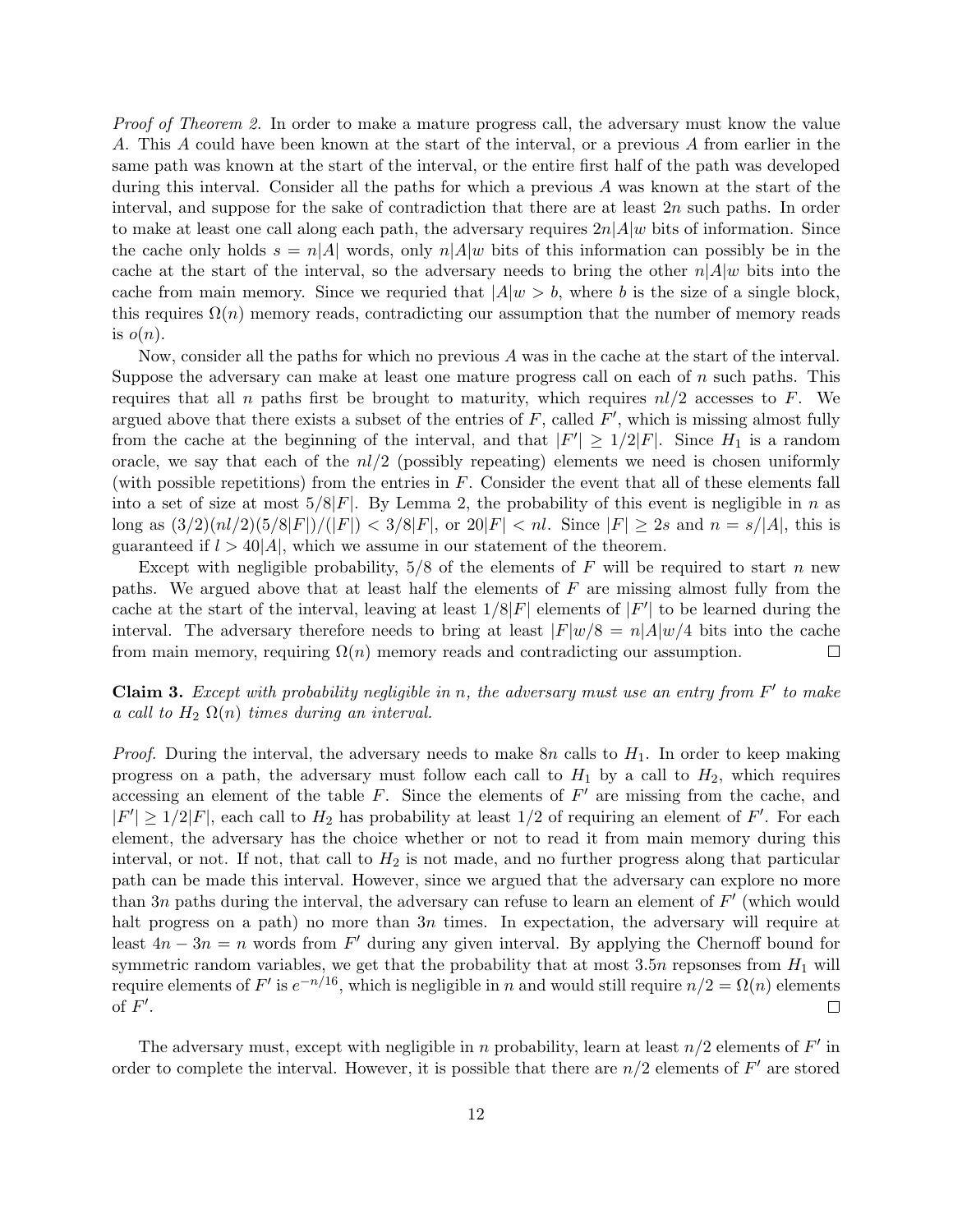close together in main memory, so that the adversary only needs to do  $o(n)$  memory reads in order to learn all  $n/2$  words. This would require that the 3.5n elements of  $F'$ , selected randomly by  $H_1$ during the interval, fall into a relatively small number of blocks, say at most 3.25n blocks. The adversary could ignore no more than 3n of these blocks in order to continue making progress on at least one path, leaving  $n/4 = \Omega(n)$  blocks that need to be read.

Define  $m := |F'|w/b$ ; since b is the number of bits in a block of memory, this is the minimum number of blocks into which the words in  $F'$  can be stored. Suppose that the words in  $F'$  are indeed stored in exactly m blocks; number these 1 through m. Since  $H_1$  is a random oracle, we can say that each of the 3.5n elements of  $F'$  returned by  $H_1$  is stored in block i with probability  $1/m$ , for  $1 \leq i \leq m$ . By Lemma 2, the probability that the 3.5n elements of F' fall into at most 3.25n blocks is negligible in n, as long as  $(1.5)(3.5n)(3.25n)/m \leq n/4$ , which works out to 68.25n  $\leq m$ . We have  $m = |F'|w/b \ge sw/b$ , and  $n = s/|A|$ , so our requirement is satisfied as long as  $|A|w > 68.25b$ , which is assumed in the statement of our theorem.

Therefore, the probability that the adversary can complete the interval in  $o(n)$  memory reads is negligible in n, completing our proof of Lemma 3 (and Theorem 2).  $\Box$ 

 $\Box$ 

#### 3 Rational Secret Sharing

A t-out-of-n secret sharing protocol consists of a secret sharing phase, and a reconstruction phase. In the secret sharing phase, a dealer  $D$  takes as input some value  $s$  from some well-defined domain, a security parameter  $1^k$ , the number of parties n and parameter t and outputs values  $s_1, \ldots, s_n$ , such that no subset of fewer than  $t$  of these values reveals any information about the secret  $s$ . In the reconstruction phase, each party  $P_i$  is given  $s_i$  and the security parameter and they run (potentially in the presence of an adversary that can control up to  $t - 1$  of them and/or that prevents participation of some additional honest parties) some secure multi-party protocol as a result of which they reconstruct s whenever t of them follow the protocol (and the rest may possibly deviate). (We omit the formal definition here.)

In the setting, introduced by Halpern and Teague [HT04], where there is no adversary, but each  $P_i$  is rational rather than honest, we need to design protocols where no participant will have an incentive to deviate. To that end, we first need to model the payoffs the participants receive depending on whether or not they learn the secret s, or in fact any partial information about this secret. Following Halpern and Teague [HT04], let us assume that the following holds about the utility function  $\mu_i$  of participants  $P_i$ : we assume that  $P_i$  strictly prefers any outcome in which he outputs s to any outcome where he does not, and, additionally, whether he output s or not, he strictly prefers the outcome where k others have output s to the one where  $k+1$  have, for  $0 \leq k \leq n$ .

We use standard [HT04] notation for talking about strategies and their expected utilities. Let  $\sigma = {\sigma_i} : 1 \leq i \leq n$  be a vector of strategies for the players  $\mathbf{P} = {P_i} : 1 \leq i \leq n$ . Then  $u_i(\sigma)$ denotes the expected utility  $P_i$  receives when each  $P_j$  runs  $\sigma_j$ . This expectation is taken over the choice of the secret  $s$  itself as well as the random choices of the dealer and each strategy. Further,  $(\sigma'_i, \sigma_{-i})$  denotes the vector of strategies obtained from  $\sigma$  by replacing  $\sigma_i$  with  $\sigma'_i$ . By  $u_i(\sigma)$ , we denote the utility derived by  $P_i$  when everyone follows the set of strategies  $\sigma$ .

Our goal is to design a protocol Π that a rational participant will prefer to follow, rather than to deviate from. To that end, we will design a protocol  $\Pi$  that induces a computational strict Nash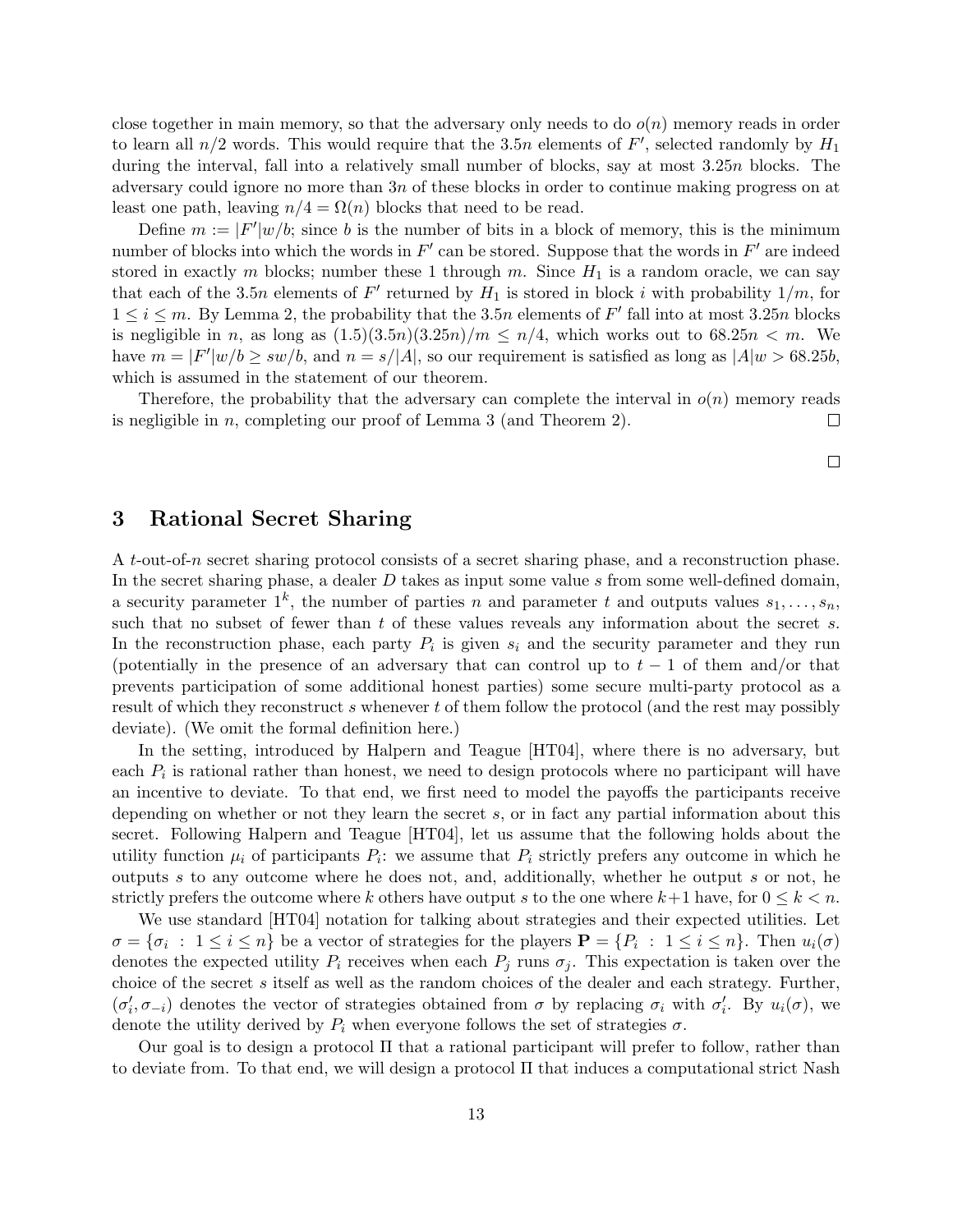equilibrium that is stable with respect to trembles, essentially as defined by Fuchsbauer, Katz and Naccache [FKN10], but with some modifications (discussed below). We refer the reader to their work for a definitional discussion, and below we simply reproduce their definition and explain why our modifications were required. We note that, although our protocols work in the timing model, they can still be analyzed with respect to these definitions; i.e. the game-theoretic notions need not be revised due to the change of the model.

However, the timing model does allow us to achieve these forms of equilibrium even when some players have access to arbitrary side information about the secret, something that cannot be achieved in the standard model [AL09].

Corresponding to each player  $P_i$ , let  $aux_i$  be any potentially randomized function whose output length is polynomial in the length of its input. Further, let  $\mathcal{O}_s^i$  be an oracle whose behavior may be dependent on s (for example, it may output 1 on input s, and 0 on all other inputs; or it may output 1 on input s' if  $f(s) = f(s')$  for some f, etc). We say that a player  $P_i$  is interested is the publication of s in the presence of  $aux_1(s), \ldots, aux_n(s)$  and  $\mathcal{O}_s^1, \ldots, \mathcal{O}_s^n$  if, when each  $P_j$  is given  $aux_j(s)$  and oracle  $\mathcal{O}_s^j$ ,  $P_i$  derives more utility from the scenario where s is published than from the one where nothing further about s is communicated to any participant.

We must restrict our attention to the situation where each participant is interested in the publication of s, because a rational  $P$  who is not interested in the publication of s is not going to participate in a secret reconstruction protocol: he would rather no reconstruction took place. An example of when  $P_i$  is not interested would be if his auxiliary information  $aux_i(s)$  narrows down the choices of s to a small number of candidates, and his oracle  $\mathcal{O}_s^i$  outputs 1 on input s and 0 on all other inputs. In this case,  $P_i$  can learn s on his own and gain more utility, because he prefers that as few as possible players learn s. Following Fuchsbauer et al., we focus on a somewhat simplified setting where, in the presence of the auxiliary information and oracles for each player, if  $P_i$  outputs the secret and no other player does, then he receives utility  $U^+$ , if he outputs the secret and so does some other player, then his utility is U, while if he does not output it then it is  $U^-$ , and  $U^+ > U > U^-$ .

Since we allow players to have side information about s, a player may, with some probability, correctly guess s based only on his side information (that is, without running the protocol). Let  $U_i^{guess} = U^+ \Pr[P_i \text{ correctly guesses } s] + U^-(1 - \Pr[P_i \text{ correctly guesses } s])$ . Assuming  $P_i$  is interested in the publication of s, then  $U_i^{guess} < U$ .

An additional restriction on the oracles  $\mathcal{O}_s^i$  is that their responses to every query must be polytime computable from s. This is because otherwise they can break security of our cryptographic primitives.

By  $u_i((\sigma_1,\ldots,\sigma_n),(aux_1,\ldots,aux_n),(\mathcal{O}_1,\ldots,\mathcal{O}_n))$ , we denote the utility derived by  $P_i$  when every player  $P_j$ ,  $1 \leq j \leq n$ , follows strategy  $\sigma_j$  with side information  $(aux_j, O_j)$ .

#### 3.1 Game Theoretic Equilibria

Our goal is to provide a protocol (also frequently referred to as a strategy) such that no rational party has an incentive to deviate from it. A variety of notions proposed in the literature are a formalization of this idea, notably (1) that of a Nash equilibrium where, assuming everyone else is following a prescribed protocol, no player has anything to gain by deviating from it; (2) that of computational Nash equilibrium [DHR00] where, assuming everyone else is following a prescribed protocol, a polynomial-time player can only gain at most a negligible amount by deviating from it; (3) that of (computational) strict Nash equilibrium [KN08a, FKN10] where, assuming everyone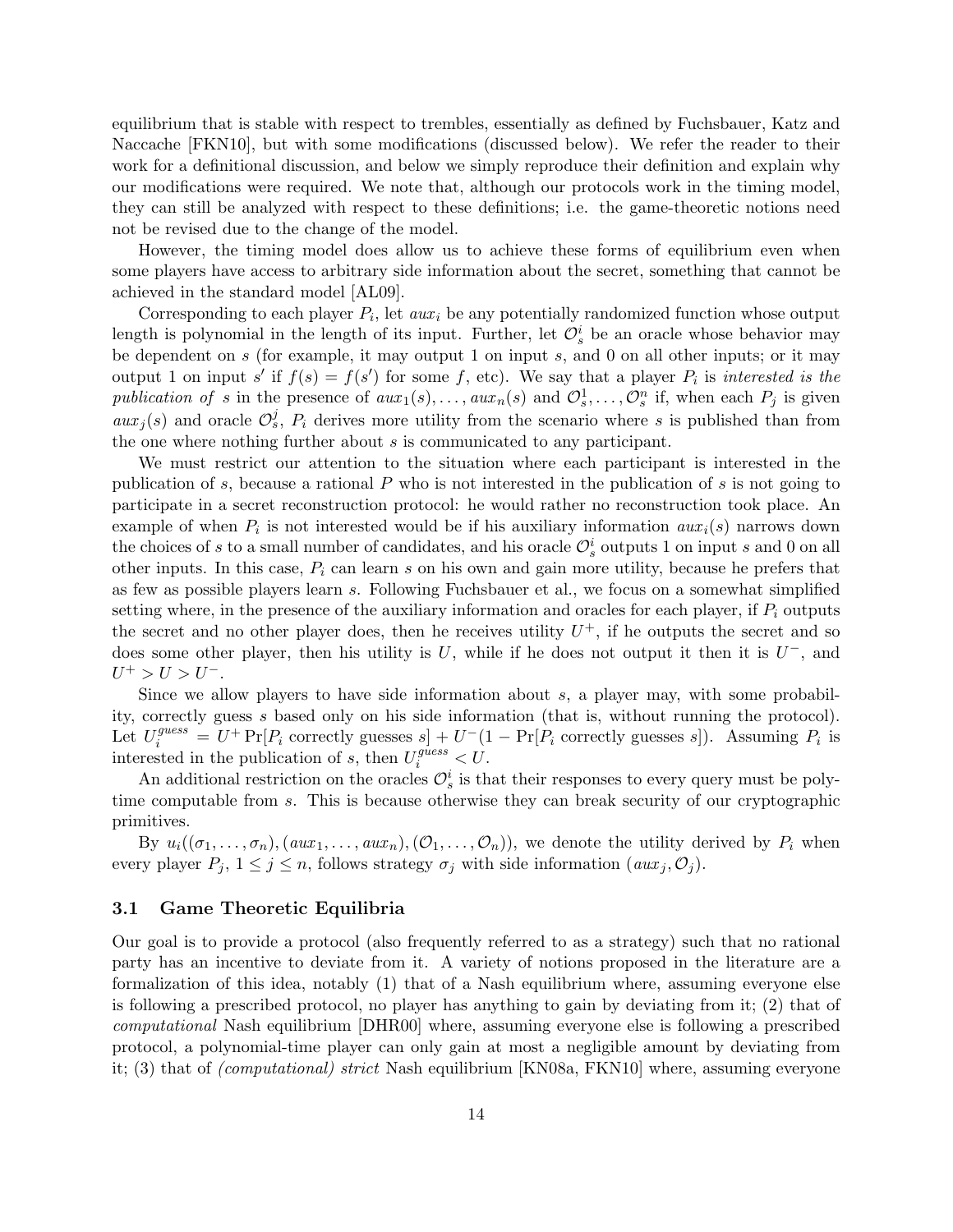else is following the protocol, (with all but negligible probability a poly-time) player has a nonnegligible amount to lose from deviating; (4) that of computational Nash equilibrium that is stable with respect to trembles [Kat08, FKN10], where assuming everyone else is following the protocol with high probability (and is deviating in an arbitrary way with some low, although noticeable, probability), no player has anything to gain by deviating; (5) that of a strategy that survives the process of iterated deletions of weakly dominated strategies, that is strategies for which another strategy is better in some circumstances and at least as good in others [HT04, KN08a].

Following Kol and Naor and Fuchsbauer et al., we focus on the notions of strict computational Nash and computational Nash stable with respect to trembles. As discussed in the introduction, a non-strict equilibrium may still provide an incentive to deviate if a player believes that other players may deviate. Further complicating the issue, in the computational setting each player may want to deviate anyway, for example so that he can compute more information by investing more time into the computation (see, for example, Lysyanskaya and Triandopoulos [LT06] for a discussion on this issue); Fuchsbauer et al. get around this by only comparing a given strategy to strategies that visibly deviate from it, so that essentially a strategy that carries out some additional computation on the side is considered equivalent to one that does not, more on this definition below. Surviving iterated deletion seemed like a good indication that a strategy does not suffer from such shortcomings; however, as shown by Kol and Naor, this notion is useless in a setting where no strategy weakly dominates another and so every strategy survives.

We now give a modified definitions of strict computational Nash equilibrium which takes into account that in our setting each player has access to auxiliary information and, additionally, a side information oracle. Here, let  $\Pi$  be a secret sharing scheme and  $\sigma_i$  be the prescribed strategy of  $P_i$ in the reconstruction phase.

Definition 5 (Computational Nash with side information). Π induces a computational Nash equilibrium with side information  $(AUX, \mathcal{O}) = \{aux_i, \mathcal{O}_i\}$  if for every  $P_i$ , any probabilistic polynomialtime strategy  $\sigma'_i$ ,  $u_i((\sigma'_j, \sigma_{-j}), AUX, \mathcal{O}) \leq u_i(\sigma, AUX, \mathcal{O}) + \nu(k)$  for some negligible  $\nu$ .

Fuchsbauer et al. defined the notion of equivalent play: let  $\Pi$  be a protocol for  $P_1, \ldots, P_n$ , and let  $\rho_i$  be a strategy for  $P_i$ . Then  $\rho_i$  yields equivalent play with respect to  $\Pi$  (denoted  $\rho_i \approx \Pi$ ) if given the views of all the players  $P_j \neq P_i$ , it is impossible to distinguish, in polynomial time, whether  $P_i$  is following  $\Pi$  or some prefix of  $\rho_i$ . (By "prefix" of  $\rho_i$  we mean that  $P_i$  was following  $\rho_i$  but at some point stopped sending any messages to other players.) We augment their definition to that of equivalent play with side information: Let  $(AUX, \mathcal{O}) = \{aux_i, \mathcal{O}_i\}$  be the side information available to the players; then  $\rho_i \approx_{(AUX, \mathcal{O})} \Pi$  if, given the views of all the players  $P_j \neq P_i$ , including their auxiliary information and all of their oracle queries, no polynomial-time algorithm can distinguish whether  $P_i$  is following  $\Pi$  or some prefix of  $\rho_i$ . (Note that we've omitted some of the details of this definition; we refer the reader to Fuchsbauer et al. for full details of their definition, and note that our modifications are relatively straightforward.)

Definition 6 (Computational strict Nash with side information). Π induces a computational strict Nash equilibrium with side information  $(AUX, \mathcal{O}) = \{aux_i, \mathcal{O}_i\}$  if it is a Nash equilibrium with side information and for every  $P_i$ , for any probabilistic polynomial-time strategy  $\sigma'_i \not\approx_{(AUX,\mathcal{O})} \Pi$ ,  $u_i((\sigma'_i, \sigma_{-i}), AUX, \mathcal{O}) \lt u_i(\sigma, AUX, \mathcal{O}) + \epsilon(k)$  for some non-negligible  $\epsilon$ .

The idea of a protocol that is stable with respect to trembles is motivated by Katz [Kat08], and defined by Fuchsbauer et al. [FKN10]. It captures the idea that if  $P_i$  believes that the other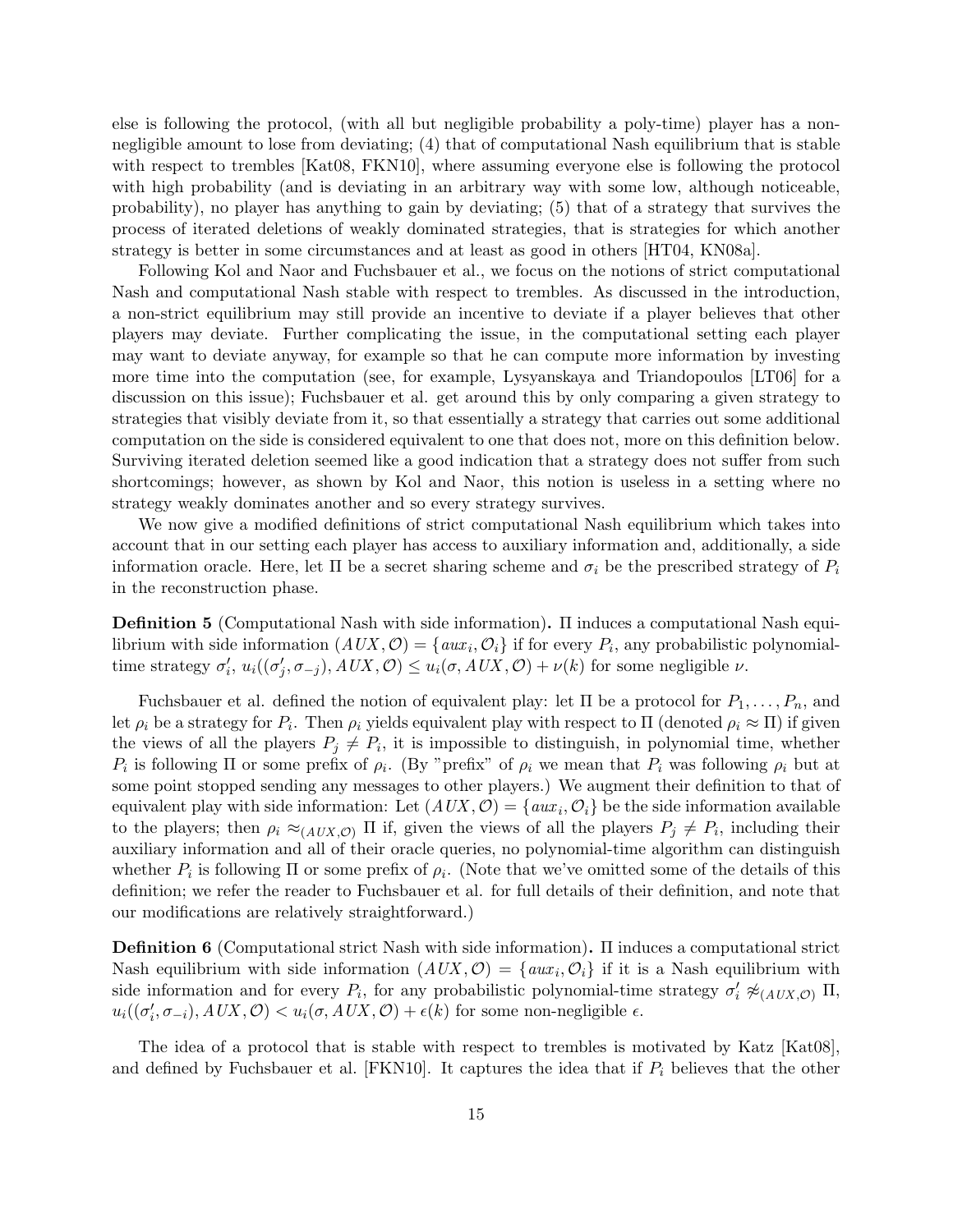players are most likely following  $\Pi$ , then  $P_i$  has nothing to gain from deviating – even if with some probability they are following some other strategy, in fact some strategy designed in such a way as to induce  $P_i$  to deviate. For  $0 \leq \delta \leq 1, 1 \leq i \leq n$ , let  $\Sigma_{-i}^{\delta}$  be the set of strategies where with probability  $1 - \delta$  the players  $P_j \neq P_i$  follow  $\Pi = (\sigma_1, \ldots, \sigma_n)$ , and with probability  $\delta$  they do something else.

Definition 7 (Computational Nash stable wrt trembles with side information). Π induces a computational Nash equilibrium stable with respect to trembles with side information  $(AUX, \mathcal{O}) =$  $\{aux_i, \mathcal{O}_i\}$  if it is a Nash equilibrium with side information and for every  $P_i$ , for all non-negligible  $\delta$ , for all  $\sigma'_{-i} \in \mathbf{\Sigma}_{-i}^{\delta}$ , for any  $\sigma'_{i} \not\approx_{(AUX,\mathcal{O})} \Pi$ ,  $u_{i}((\sigma'_{i}, \sigma'_{-i}), AUX, \mathcal{O}) \leq u_{i}((\sigma_{i}, \sigma'_{-i}), AUX, \mathcal{O}) + \nu(k)$ for some negligible  $\nu$ .

#### 3.2 The Protocol

Intuition. Our protocol builds on that of Fuchsbauer et al. [FKN10], but is a strict computational Nash with respect to trembles even if all or some of the participants  $P_i$  have access to a side information oracle  $\mathcal{O}_s^i$  or know other side information about s captured by a string  $aux_i$ .

Fuchsbauer et al.'s protocol works as follows: the dealer picks a round  $r^*$  using the geometric distribution, such that in this round, the participants will reconstruct the secret s, and in the following round  $r^* + 1$ , they will learn that the value they just reconstructed was indeed s. A participant ending the protocol or deviating from it after just learning the outcome  $s_r$  of a particular round r does not know whether  $s_r = s$ , and has no way of finding that out, so he prefers to continue participating in the protocol until he learns for sure that a particular value was correct. Of course, this analysis crucially relies on the player's inability to verify whether  $s_r$  is the correct secret.

Access to side information (especially side information that the dealer may not have had and had no way of accounting for, i.e. no way to create a believable-looking but still incorrect  $s_r$ ) may dramatically alter a player's payoffs, and may make deviation upon learning  $s_r$  desirable.

For example, suppose that s is a decryption key for a publicly available ciphertext, or a signing key corresponding to a publicly available verification key. Then all players have sufficient side information to recognize s when they see it, so the Fuchsbauer et al. results don't apply. What is more, the impossibility result of Asharov and Lindell [AL09] showed that in the standard model, this limitation is inherent.

Our main modification of the Fuchsbauer et al. protocol is to have the player learn  $s_{r^*} = \tilde{s}$ , which is a time-delayed encryption of s, in round  $r^*$ , and a random string  $s_r$  in every round  $r \neq r^*$ . By introducing timed rounds, we force each participant to make the choice to either follow the protocol or deviate from it *before* any of them can determine the contents of  $\tilde{s}$  and check if it's the secret s. Thus, deviation upon learning  $s_r$  is not desirable: no  $P_i$  has time to figure out if  $s_r = \tilde{s}$ or is just a random string, and so needs to play along so as not to disrupt the protocol: a  $P_i$  that deviates from the protocol before obtaining  $\tilde{s}$  will never learn s.

Building blocks. Our protocol requires verifiable random functions (VRFs), which were introduced by Micali, Rabin, and Vadhan [MVR99]. Here, we need VRFs with unique proofs; constructions of such VRFs in the standard model have been given by [Dod03] and [DY05], among others.

Recall that a VRF is a pseudo-random function, augmented with a public key and a secret key, such that the function cannot be computed without the secret key, but input-output pairs can be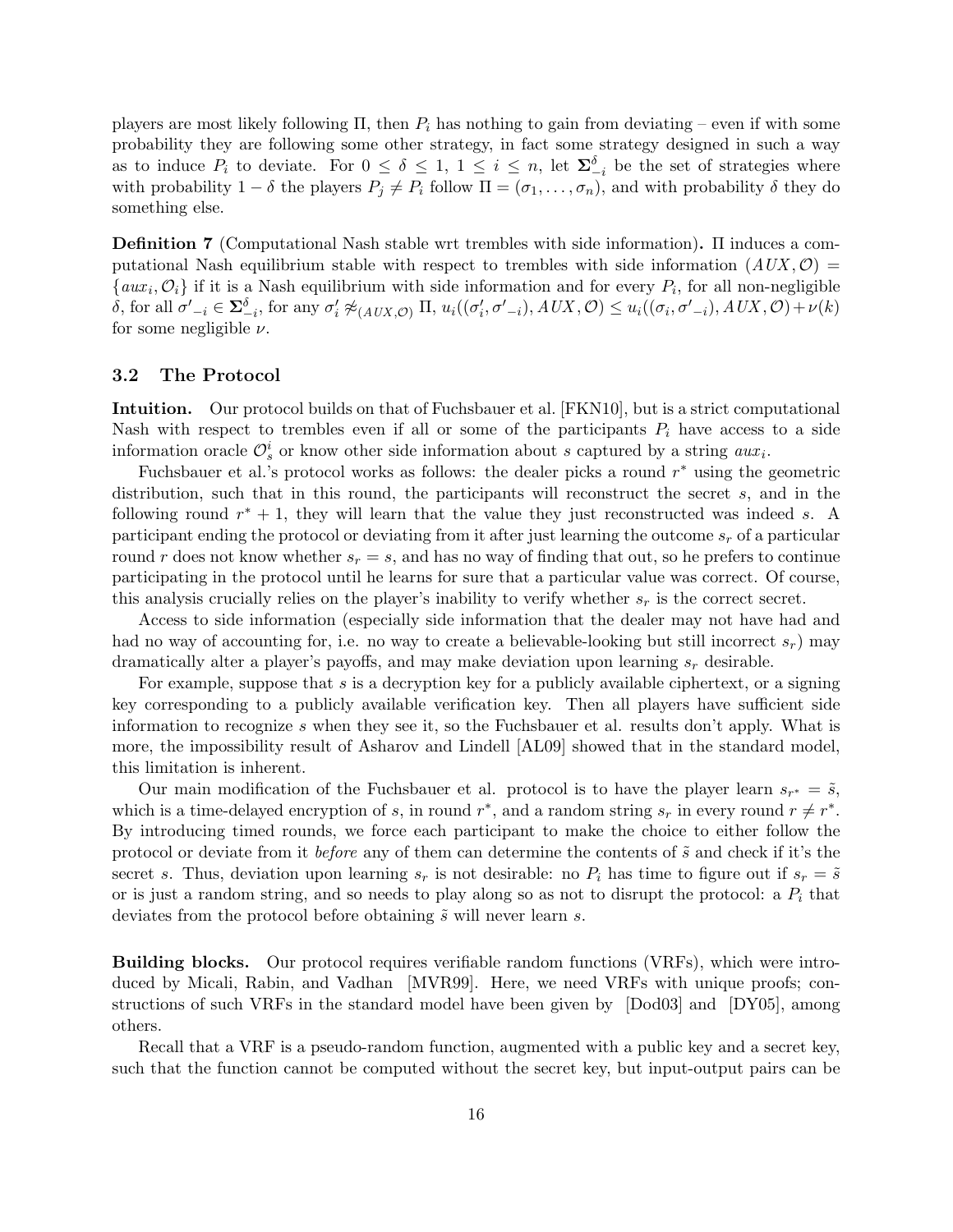verified with the public key (and some proof information, generated with the secret key).

More formally a VRF is a tuple of probabilistic, polynomial-time algorithms (GenVRF, Eval, Prove, Vrfy), such that for any  $(PK, SK)$  output by  $GenVRF(1^k)$ , we have:

**Pseudorandomness** Eval<sub>SK</sub> is a PRF

**Correctness** Vrfy<sub>PK</sub> $(x, \text{Eval}_{SK}(x), \text{Prove}_{SK}(x)) = 1$ 

- **Verifiablilty** There does not exist a tuple  $(x, y, y', \pi, \pi')$  with  $y = y'$  and  $Vrfy_{PK}(x, y, \pi) = 1$  $\mathop{\mathrm{Vrfy}}\nolimits_{PK}(x,y',\pi')$
- **Unique proofs** There does not exist a tuple  $(x, y, \pi, \pi')$  with  $\pi = \pi'$  and  $Vrfy_{PK}(x, y, \pi) = 1$  $\mathrm{Vrfy}_{PK}(x, y, \pi')$

Timing assumptions. First, let us assume that all participants have a realistic idea of the clock drift, network latencies, and each others' speeds. In other words, all participants have agreed on some values  $\tau$ ,  $\Delta$ , speed<sub>max</sub> that are upper bounds on the actual clock drift, network latency, and speed of each party, respectively. All participants also agree on some value  $\mathsf{speed}_{min}$  which is a lower bound on their true speed of computation. The equilibrium properties of our protocol crucially rely on the assumption that all parties have access to these values.

Note that if at time t,  $P_j$  is supposed to send a message to  $P_i$ , then  $P_i$  knows that by the time his local clock shows  $t + \tau + \Delta$ , he should have heard from  $P_j$  if  $P_j$  is indeed following the protocol. Note also that, if a particular subroutine of the protocol requires k computation steps and is scheduled to start at time t, then at time  $t + k$ /speed<sub>min</sub> everyone will have completed it.

The Timing Model. Recall the cryptographic timing model introduced by Dwork, Naor and Sahai [DNS04] and explored further [PTV10] in the context of concurrent zero-knowledge (cZK) proofs. There, each participant in a protocol is modeled as a machine that is enhanced with a clock. In the cZK literature, the adversary has full control of the clocks, except that he cannot cause the clocks to go back in time, or cause the clocks of different players to drift more than a parameter  $\tau$ apart, or cause more than a  $\Delta$  latency in the transmission of any message.

Our model is inspired by the cZK timing model; however we need to be somewhat stricter, because not only do we need to model the time it takes for protocol messages to be delivered, we also need to model the time it takes for protocol messages to be computed. This is sensitive to the way we model protocol participants; the cZK literature models them as interactive Turing machines, but this is unsuitable if we want to be able to realistically estimate the time it takes them to compute protocol messages. Therefore, also inspired by the work on memory-bound functions [], we model every protocol participant as an interactive RAM machine with a read-only input tape, a write-only output tape, a cache and a memory; its speed of computation is proportional to how many memory accesses it can carry out within a unit of time. Thus, computation that can be carried out using the cache only is essentially free in our model — this can be corrected for, when needed, by simply revising more expensive computational tasks to instruct them to make some number of memory accesses.

Although in our setting there is no adversary, we still assume that the clocks are set up adversarially but within the following constraints:

 $P_i$ 's clock Each participant  $P_i$  has a local clock variable, denoted time<sub>i</sub>. The value of time<sub>i</sub> can never decrease.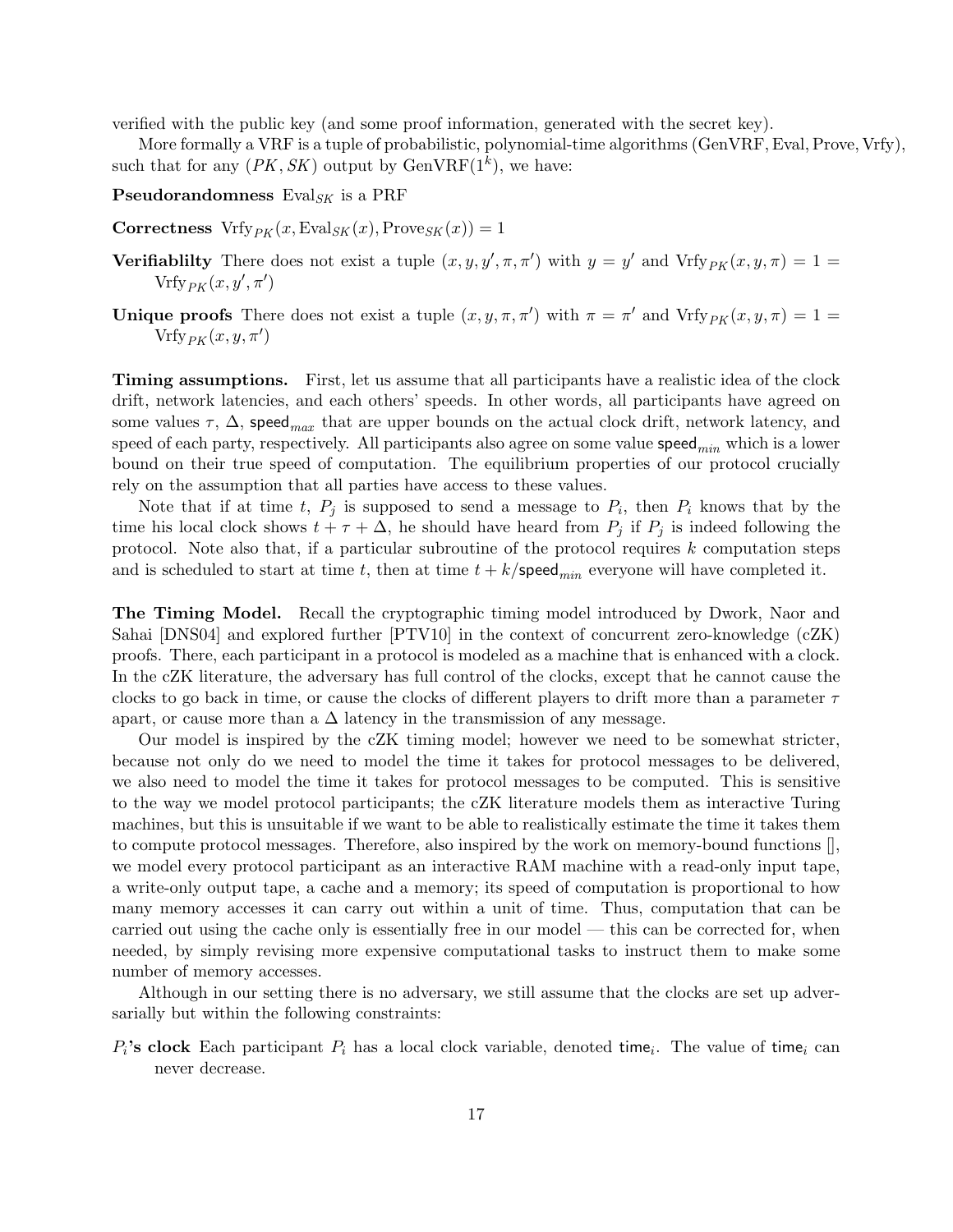$P_i$ 's computation speed Each participant  $P_i$  has a computation speed speed<sub>i</sub> such that, if  $P_i$  is running an algorithm requiring k memory accesses, and time<sub>i</sub> = t at the beginning of the computation of this message, then time<sub>i</sub> =  $t + k$ /speed<sub>i</sub> when the message is computed.

 $\tau$ -synchronization For every pair of participants  $P_i$ ,  $P_j$ ,  $|\text{time}_i - \text{time}_j| \leq \tau$ .

 $\Delta$ -latency If  $P_i$  sends a message to  $P_j$  when his local clock is time<sub>i</sub> = t, then  $P_j$  will have received this message when time<sub>i</sub> =  $t + \Delta$ .

Following the cZK literature [PTV10], a protocol in this model can make use of these variables as follows: A participant may be instructed to schedule a particular message to go out at a particular time, to measure how much time has elapsed since a particular event happened, and to check if a message from another participant was received by a specific deadline.

Rounds. The timing model naturally yields itself to protocols that proceed in rounds, which the reconstruction protocol does. Let  $m$  be the maximum number of steps required for the computation of each round. We assume that the start time of the first round is  $t_1$ , which is agreed upon in advance, and the start of each subsequent round  $r > 1$  is  $t_r = t_{r-1} + \Delta + \tau + m$ /speed<sub>min</sub>. Every round has the following structure: at local time  $t_r$ , each party checks messages on its input tape and determines whether it has enough information to compute s, or whether any other player has deviated from the protocol. If this is the case, it enters the postprocessing phase; otherwise,  $P_i$ computes its responses to each  $P_j$ , sends out all the responses at local time  $t_r + m$ /speed<sub>min</sub>, and does nothing until time  $t_{r+1}$ .

Security, hardness, length and utility parameters. Our protocol uses (Gen, Enc, Dec, Unseal), a time-delayed encryption scheme. Recall that a time-delayed encryption scheme requires a security parameter k and a hardness parameter h. The security parameter k is just the regular security parameter: only strategies whose running time is polynomial in k are considered feasible. The hardness parameter h is set in such a way that even on a machine with speed<sub>max</sub>, it is impossible to unseal a key in time  $\Delta + 2\tau + m$ /speed<sub>min</sub> (this is not a circular definition because, as we will see,  $m$  here does not depend on  $h$ ).

Given k and h, let |K| be the length of sealed keys in the time-delayed encryption scheme, and  $|c|$  be the length of ciphertexts in the time-delayed encryption scheme. Then we define  $\ell = |K| + |c|$ . Note that  $\ell$  depends only on k and h. Let (GenVRF, Eval, Prove, Vrfy) and  $(\text{GenVRF}', \text{Eval}', \text{Prove}', \text{Vrfy}')$  be verifiable random functions (VRFs) with range  $\{0, 1\}^{\ell}$  and  $\{0, 1\}^k$ , respectively.

Let  $S = \{0,1\}^{|s|}$  be the domain of the secret.

Let  $\beta$  be a parameter that depends on the utilities of the players in the secret sharing protocol; namely,  $\beta$  is such that  $U^+\beta + U_i^{guess}$  $\sum_{i=1}^{guess}(1-\beta) < U$  for every  $P_i$ . We will refer to  $\beta$  as the *utility* parameter.

**The protocol** for *n*-out-of-*n* secret sharing runs in time polynomial in  $k$  during the sharing and postprocessing phases, and in time polynomial in  $h < k$  during the reconstruction phase. The protocol is given in Figure 2.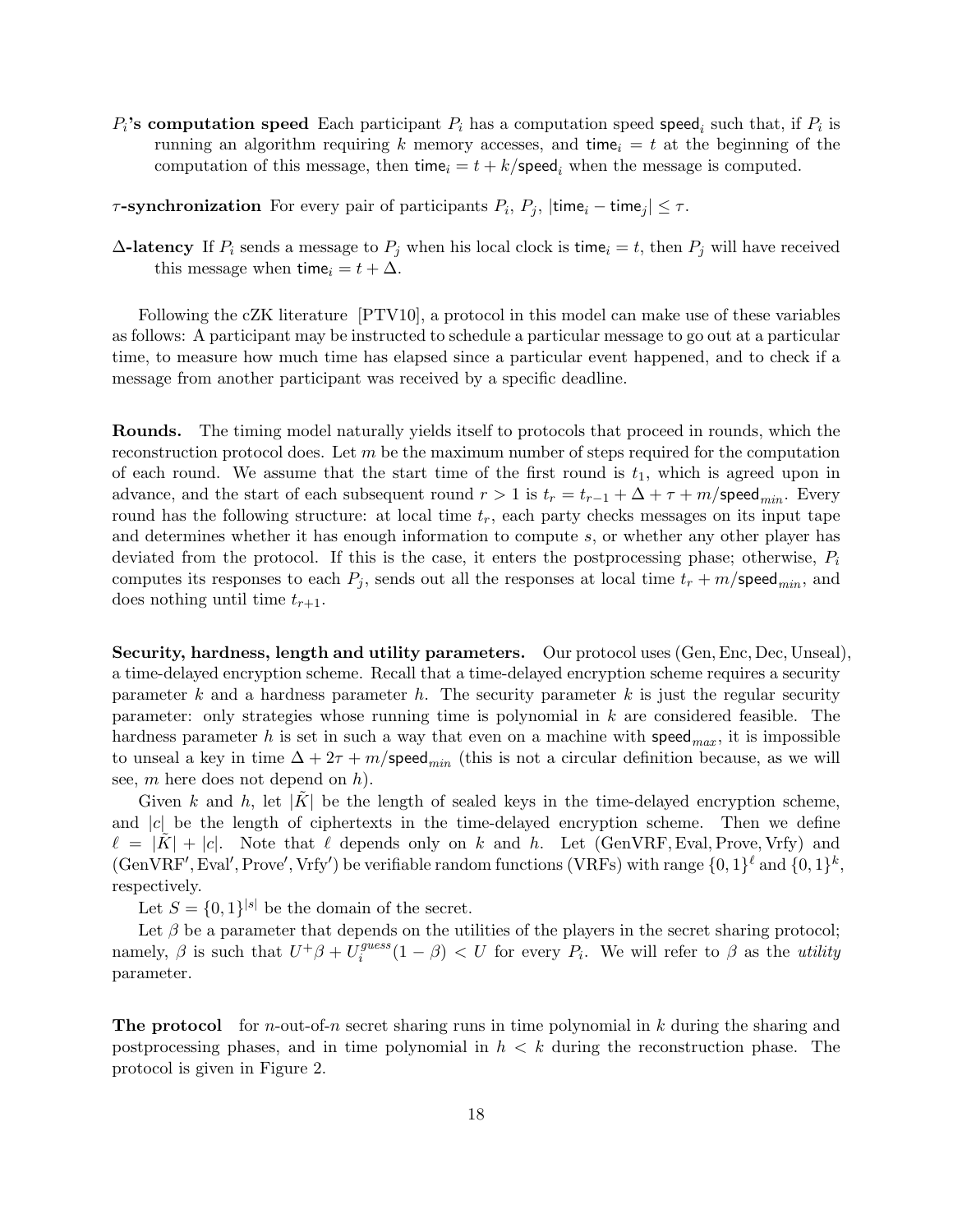**Sharing phase:** Let s be the secret to be shared. The dealer's protocol for the sharing phase is as follows:

- 1.  $K, \tilde{K}, F \leftarrow \text{Gen}(1^k)$
- 2. Compute  $c \leftarrow \text{Enc}_K(s)$ , and set  $\tilde{s} \leftarrow (c, \tilde{K})$ ;  $\tilde{s}$  is the value that the participants need to reconstruct in the reconstruction phase.
- 3. Choose  $r^* \in \mathbb{N}$ , the round in whch  $\tilde{s}$  will be reconstructed, according to a geometric distribution with parameter  $\beta$ , i.e.  $\forall i \geq 1$ ,  $Pr[r^* = i | r^* \geq i] = \beta$ .
- 4.  $(pk_1, sk_1), \ldots, (pk_n, sk_n) \leftarrow \text{GenVRF}(1^k) \text{ and } (pk'_1, sk'_1), \ldots, (pk'_n, sk'_n) \leftarrow \text{GenVRF}'(1^k)$ .
- 5. Choose random  $(n-1)$ -degree polynomials  $G \in \mathbf{F}_{2^{\ell}}[x]$  and  $H \in \mathbf{F}_{2^k}[x]$  such that  $G(0) = \tilde{s}$  and  $H(0) = 0$ . Note that  $G(j)$  and  $H(j)$  are random  $\ell$ -bit and k-bit strings, respectively.
- 6. Send  $sk_i, sk_i'$  to  $P_i$ , and send the following values to all parties:
	- $\bullet$  F
	- $(pk_j, pk'_j)$  for  $1 \leq j \leq n$
	- $g_j = G(j) \oplus \mathrm{Eval}_{sk_j}(r^*)$  for  $1 \leq j \leq n$
	- $h_j = H(j) \oplus \text{Eval}'_{sk'_j}(r^* + 1)$  for  $1 \leq j \leq n$

**Reconstruction phase:** Each player  $P_i$  (for  $1 \leq i \leq n$ ) chooses  $s_i^{(0)}$  uniformly from  $\{0,1\}^{\ell}$ . In each round  $r = 1, \ldots$ , the players do the following:

- 1. Except in the first round,  $P_i$  checks for messages  $y_j^{(r)}, z_j^{(r)}, \pi_j^{(r)}$ ,  $\pi_j^{(r)}$  from each other player  $P_j$ . If  $P_i$ has not received these messages from any other player  $P_j$  by the beginning of this round, or if for any  $P_j, \, \text{Vrfy}_{pk_j}(r, y_j^{(r)}, \pi_j^{(r)}) = 0, \, \text{or} \, \, \text{Vrfy}'_{pk'_j}(r, z_j^{(r)}, \pi_j^{(r)'}$  $j_j^{(r)}$ ) = 0, then  $P_i$  aborts and goes to postprocessing. If not,  $P_i$  does the following:
	- (a)  $P_i$  sets  $h_j^{(r)} = h_j \oplus z_j^{(r)}$  for  $1 \le j \le n$ , and interpolates a degree- $(n-1)$  polynomial  $H^{(r)}$  through the *n* points  $h_1^{(r)}, \ldots, h_n^{(r)}$ . If  $H^{(r)}(0) = 0$  then player  $P_i$  goes to postprocessing immediately after sending its current-iteration message.
	- (b) Otherwise, player  $P_i$  computes  $s_i^{(r)}$  as follows: set  $g_j^{(r)} \leftarrow g_j \oplus y_j^{(r)}$  for each other player j. Interpolate a degree- $(n-1)$  polynomial  $G^{(r)}$  through the points  $g_1^{(r)}, \ldots, g_n^{(r)}$  and set  $s_i^{(r)}$   $\leftarrow$  $G^{(r)}(0)$ .
- 2. Each player  $P_i$  sends the following to all players:

$$
(y_i^{(r)} = \text{Eval}_{sk_i}(r), z_i^{(r)} = \text{Eval}_{sk'_i}(r), \pi_i^{(r)} = \text{Prove}_{sk_i}(r), \pi_i^{(r)'} = \text{Prove}'_{sk'_i}(r))
$$

Postprocessing: Each player i runs postprocessing on the computed  $s_i^{(r-1)}$ , where r is the round in which player  $i$  terminates, as follows:

- 1. Interpret  $s_i^{(r-1)}$  as the tuple  $(c_i, \tilde{K}_i)$ .
- 2. Compute  $K_i \leftarrow \text{Unseal}_F(\tilde{K}_i)$  and output  $\text{Dec}_{K_i}(c_i)$ .

#### Figure 2: Secret Sharing Protocol

#### 3.3 Analysis

The crucial observation for our analysis (following in the footsteps of Fuchsbauer et al., who in turn follow Kol and Naor) is that with all but negligible probability, the set of messages that  $P_i$  sends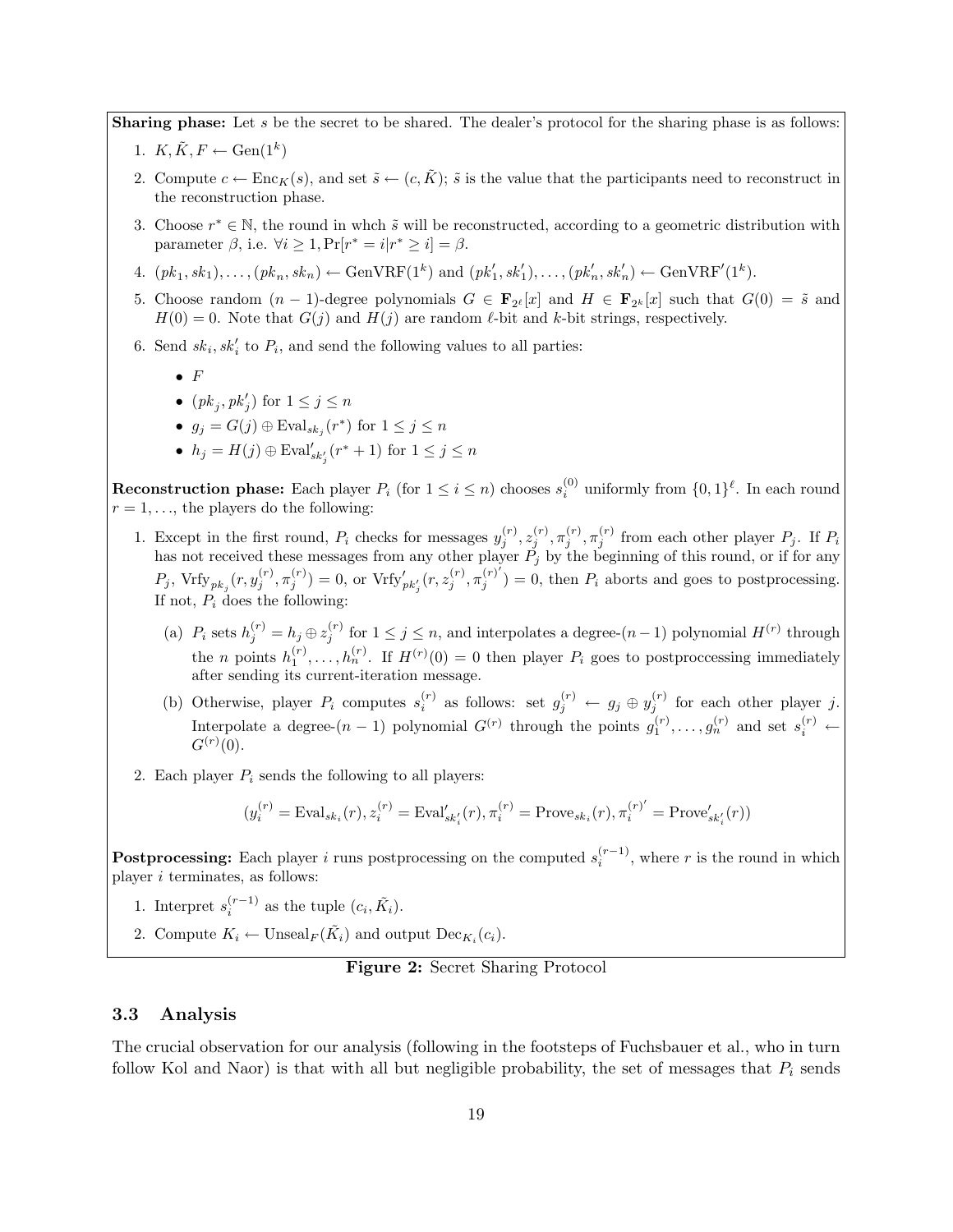to other players in every round is unique, and  $P_i$  cannot undetectably send a different message to any  $P_i$ . Thus the only choices  $P_i$  faces at every round is simply whether to send out all of his messages (so the resulting strategy yields equivalent play with respect to the original protocol Π), some of them (perhaps probabilistically, for example by sending a message essentially too late for a particular round), or none of them. For the purposes of our analysis, let us discard exact message timing information; all that matters is whether messages arrived on time for a given round.

Suppose all players  $P_j$ ,  $j \neq i$ , are following the protocol Π. Suppose that  $P_i$  has also been following some strategy that yields equivalent play with respect to Π, up to the beginning of round r. If  $P_i$  chooses not to send his round r message to  $P_j$ , he will cause  $P_j$  to abort (and go to postprocessing) in round  $r + 1$ , so  $P_i$  will not hear from  $P_j$  from round  $r + 1$  on. Thus, unless  $P_i$ already has sufficient information to compute  $s$  by the end of round  $r$ , if he chooses not to send one of his round  $r$  messages, he will never be able to compute  $s$ , and the best he can do is guess.

Let us consider all the information that is available to  $P_i$  in round r at the deadline when he needs to either send his round r message or not. There are two cases: (1)  $P_i$  already received all the round r messages from all the other players — this corresponds to  $P_i$  being similar to a "rushing" adversary in the standard synchronous MPC model; (2)  $P_i$  has not received all of the other round r messages.

Suppose we have case (1). Then  $P_i$  can compute  $s_i(r) = G^{(r)}(0)$  and  $H^{(r)}(0)$ . By the properties of time-delayed encryption and VRFs, and because  $P_i$  does not have time to execute  $2^h$  memory reads in this round, for  $r < r^* + 1$  these values are indistinguishable from a random string that is independent of the secret, even with access to auxiliary string  $aux_i$  and side information oracle  $\mathcal{O}_s^i$ . Therefore, computationally, whether  $r^*$  is equal to r is independent of his view (an algorithm for  $P_i$  that deviates based on whether  $r^* = r$  can be used in a straightforward way in a reduction to break the security of either the VRF or the time-delayed encryption), so from  $P_i$ 's point of view,  $P_i$ 's expected utility if it continues playing equivalently to  $\Pi$  is at least U (everyone else is following II, so if  $P_i$  does as well, everyone will learn s and get utility U), while if  $P_i$  does not send out at least one of its messages,  $P_i$ 's expected utility is  $\beta U^+ + (1-\beta)U_i^{guess} < U$  for our choice of  $\beta$ . Now suppose that  $r = r^* + 1$ . In that case  $P_i$  learns that  $H^{(r)}(0) = 0$ , and so  $s_i(r-1) = \tilde{s}$  is a time-delayed encryption of s. Then even if  $P_i$  chooses not to send some of his round r messages, this makes no difference to his utility: everyone will run the postprocessing phase and output s.

Suppose we have case (2). Then  $P_i$  has even less information than in case (1), and so the same argument we made in case (1) for  $r < r^* + 1$  also applies here. In case  $r = r^* + 1$ , with the information  $P_i$  has it cannot tell whether  $H^{(r)}(0) = 0$  (in fact this value is computationally independent of his view), and so his interests are best served by sending out all of his round  $r$ messages. Thus, Π is a computational strict Nash equilibrium with side information.

The protocol  $\Pi$  is also stable with respect to trembles. Suppose player  $P_i$  believes that, with non-negligible probability  $\delta$ , players  $P_{-i}$  will not follow the protocol (instead following some other strategies,  $\sigma'_{-i}$ ). Consider a strategy  $\sigma'_{i} \not\approx_{(AUX,\mathcal{O})} \sigma_{i}$  for  $P_{i}$ , and consider the case when every other player  $P_{-i}$  is following  $\sigma_{-i}$  with probability  $(1 - \delta)$  and  $\sigma'_{-i}$  with probability  $\delta$ ; let  $u_i(\sigma)$  be the utility of  $P_i$  from following strategy  $\sigma$  under these conditions. If no player visibly deviates from the protocol  $\Pi$  before round  $r^*+1$ , then other players will learn s, and  $u_i(\sigma'_i) \leq u_i(\sigma_i) = U$ . If  $\sigma'_i$  is such that  $P_i$  will not deviate until after another player has done so, then  $\sigma_i$  and  $\sigma'_i$  yield equivalent play with respect to  $\Pi$ , since such a  $\sigma'_i$  will not cause  $P_i$  to deviate if no other player does. Therefore, we are only interested in the case when  $\sigma'_{i}$  deviates first with some non-negligible probability.

Define  $p = Pr[P_i]$  deviates before any other player ]. We have  $u_i(\sigma_i') - u_i(\sigma_i) \leq U^+ - U^-$ , and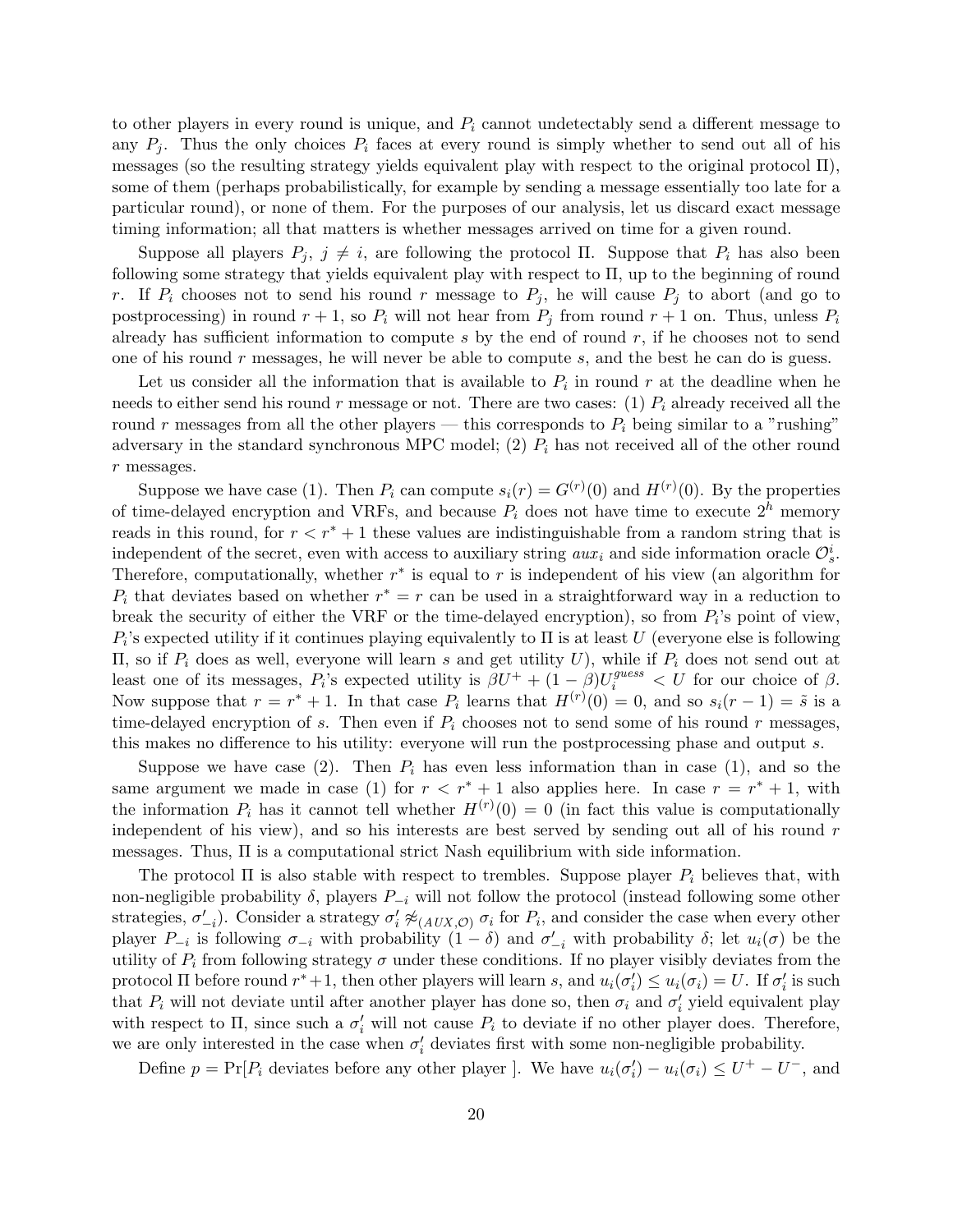this may be achievable when the alternative set of strategies  $\sigma'_{-i}$  are chosen appropriately, with probability  $\delta p$ . With probability  $(1 - \delta)p$ ,  $P_i$  deviates before any other player, and gets  $U^+$  if he happened to abort in round  $r^*$ , and  $U_i^{guess}$  $i_j^{guess}$  otherwise. Finally, with probability  $(1-p)$ ,  $P_i$  does not deviate, and gets the same utility whether he was playing  $\sigma_i$  or  $\sigma'_i$ . Putting this all together, we get the following for the expected value of the extra utility  $P_i$  gets from following  $\sigma_i'$ :

$$
E[u_i(\sigma'_i) - u_i(\sigma_i)] \le (U^+ - U^-)\delta p + (\beta U^+ + (1 - \beta)U_i^{guess} - U)(1 - \delta)p
$$

Recall that the term  $(\beta U^+ + (1 - \beta)U_i^{guess} - U)$  is negative (or else  $P_i$  is not interested in the publication of the secret). Therefore, there exists  $\delta > 0$  such that  $P_i$ 's expected utility from deviating is negative (for large enough k), even when other players may deviate with some probability  $\delta$ ; this gives us that the protocol is stable with respect to trembles.

We remark that, as proven in [AL09], the protocol cannot be utility independent; that is, a player's utilities for learning the secret must be known in order to properly set  $\beta$ . We also note that the protocol is not resilient to backward induction, since the reconstruction round  $r^*$  is less then exponential in k with all but negligible probability (and if it is not, the security of the underlying primitives can be broken).

### References

- [ABMW05] Martin Abadi, Mike Burrows, Mark Manasse, and Ted Wobber. Moderately hard, memory-bound functions. ACM Trans. Internet Technol., 5(2):299–327, 2005.
- [ADGH06] Ittai Abraham, Danny Dolev, Rica Gonen, and Joe Halpern. Distributed computing meets game theory: robust mechanisms for rational secret sharing and multiparty computation. In PODC '06: Proceedings of the twenty-fifth annual ACM symposium on Principles of distributed computing, pages 53–62, New York, NY, USA, 2006. ACM.
- [AL09] Gilad Asharov and Yehuda Lindell. Utility dependence in correct and fair rational secret sharing. In CRYPTO '09: Proceedings of the 29th Annual International Cryptology Conference on Advances in Cryptology, pages 559–576, Berlin, Heidelberg, 2009. Springer-Verlag.
- [BCHVS08] Foteini Baldimtsi, Konstantinos Chalkias, Dimitrios Hristu-Varsakelis, and George Stephanides. Mathematical problems and algorithms for timed-release encryption. Bulletin of the Transilvania University of Brasov, 15(50):1–4, 2008. Series B.
- [BF01] Dan Boneh and Matt Franklin. Identity-based encryption from the weil pairing. In Joe Kilian, editor, Advances in Cryptology CRYPTO 2001, volume 2139 of Lecture Notes in Computer Science, pages 213–229. Springer Berlin / Heidelberg, 2001.
- [CHKO06] Jung Cheon, Nicholas Hopper, Yongdae Kim, and Ivan Osipkov. Timed-release and key-insulated public key encryption. In Giovanni Di Crescenzo and Avi Rubin, editors, Financial Cryptography and Data Security, volume 4107 of Lecture Notes in Computer Science, pages 191–205. Springer Berlin / Heidelberg, 2006.
- [DGN03] Cynthia Dwork, Andrew Goldberg, and Moni Naor. On memory-bound functions for fighting spam. In Advances in Cryptology - CRYPTO 2003, volume 2729 of Lecture Notes in Computer Science, pages 426–444. Springer Berlin / Heidelberg, 2003.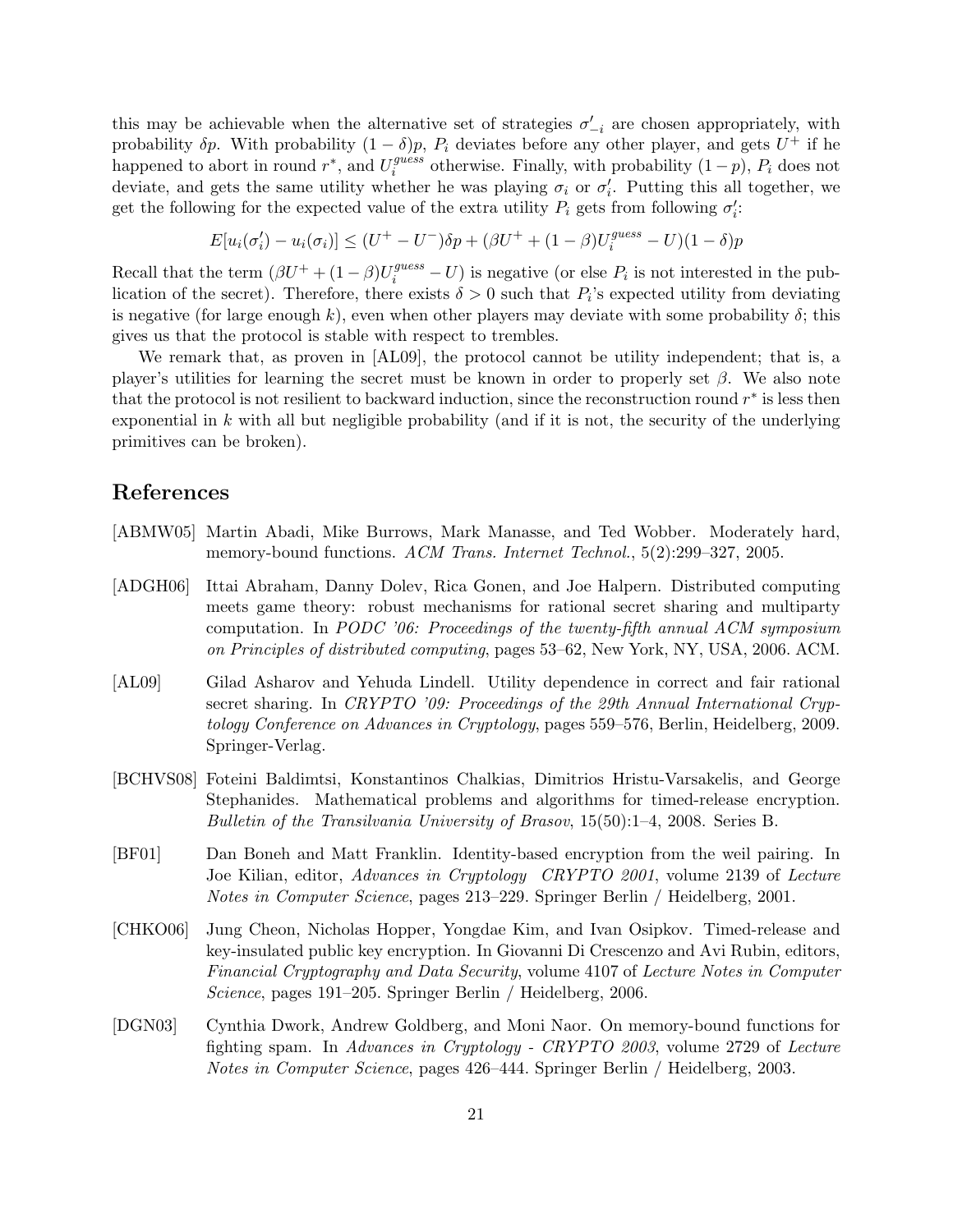- [DHR00] Yevgeniy Dodis, Shai Halevi, and Tal Rabin. A cryptographic solution to a game theoretic problem. In Mihir Bellare, editor, Advances in Cryptology CRYPTO 2000, volume 1880 of Lecture Notes in Computer Science, pages 112–130. Springer Berlin / Heidelberg, 2000.
- [DNS04] Cynthia Dwork, Moni Naor, and Amit Sahai. Concurrent zero-knowledge. J. ACM, 51(6):851–898, 2004.
- [Dod03] Yevgeniy Dodis. Efficient construction of (distributed) verifiable random functions. In PKC '03: Proceedings of the 6th International Workshop on Theory and Practice in Public Key Cryptography, pages 1–17, London, UK, 2003. Springer-Verlag.
- [DY05] Yevgeniy Dodis and Aleksandr Yampolskiy. A verifiable random function with short proofs and keys. In Serge Vaudenay, editor, Public Key Cryptography - PKC 2005, volume 3386 of Lecture Notes in Computer Science, pages 416–431. Springer Berlin / Heidelberg, 2005.
- [FKN10] Georg Fuchsbauer, Jonathan Katz, and David Naccache. Efficient rational secret sharing in standard communication networks. In Daniele Micciancio, editor, Theory of Cryptography, volume 5978 of Lecture Notes in Computer Science, pages 419–436. Springer Berlin / Heidelberg, 2010.
- [GK06] S. Gordon and Jonathan Katz. Rational secret sharing, revisited. In Roberto De Prisco and Moti Yung, editors, Security and Cryptography for Networks, volume 4116 of Lecture Notes in Computer Science, pages 229–241. Springer Berlin / Heidelberg, 2006.
- [HT04] Joseph Halpern and Vanessa Teague. Rational secret sharing and multiparty computation: extended abstract. In  $STOC$  '04: Proceedings of the thirty-sixth annual ACM symposium on Theory of computing, pages 623–632, New York, NY, USA, 2004. ACM.
- [Kat08] Jonathan Katz. Ruminations on defining rational mpc, 2008. Talk given at Summer School on Rational Cryptography, Bertinoro, Italy. Slides available at http://www.daimi.au.dk/ jbn/SSoRC2008/program .
- [KN08a] Gillat Kol and Moni Naor. Cryptography and game theory: Designing protocols for exchanging information. In Ran Canetti, editor, *Theory of Cryptography*, volume 4948 of Lecture Notes in Computer Science, pages 320–339. Springer Berlin / Heidelberg, 2008.
- [KN08b] Gillat Kol and Moni Naor. Games for exchanging information. In STOC '08: Proceedings of the 40th annual ACM symposium on Theory of computing, pages 423–432, New York, NY, USA, 2008. ACM.
- [LT06] Anna Lysyanskaya and Nikos Triandopoulos. Rationality and adversarial behavior in multi-party computation. In Cynthia Dwork, editor, Advances in Cryptology - CRYPTO 2006, volume 4117 of Lecture Notes in Computer Science, pages 180–197. Springer Berlin / Heidelberg, 2006.